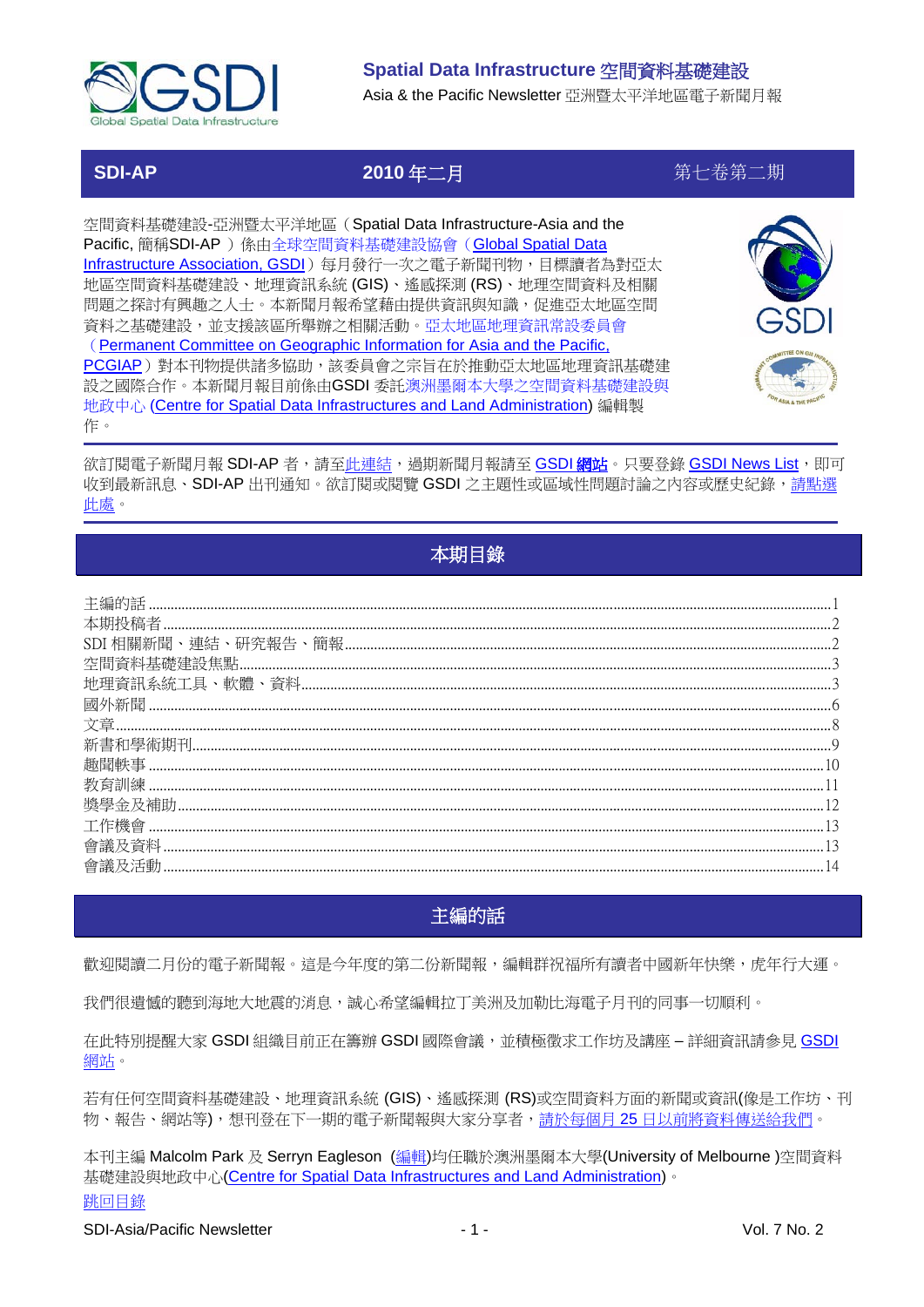

## 本期投稿者

<span id="page-1-0"></span>感謝以下個人、團體對本刊物之協助:

Paul Box、 Kate Lance及Baek Wonkug 提供新聞資料,Jeremy Shen、Jeremy Huang之中文編譯,以及由*GIS*  **Development 與Asia Surveying Mapping Magazine** 的Shivani Lal 所提供之報導。

### <span id="page-1-1"></span>[跳回目錄](#page-0-0)

## **SDI** 相關新聞、連結、研究報告、簡報

### [亞洲政府正積極推動開放免費資料](http://www.futuregov.net/articles/2010/jan/13/govts-eye-gains-setting-data-free/)

在英國首都倫敦市長提倡「資訊革命」,推動將資料發布到線上讓大眾免費取得第一手資料後,香港、南韓、及 澳洲政府現代化改革人員也指出,深鎖在政府機關內的大量資訊應向大眾公開。 資料來源: [FutureGov](http://www.futuregov.net/articles/2010/jan/13/govts-eye-gains-setting-data-free/)

#### [印度地理空間產業](http://www.researchandmarkets.com/reports/1195527/the_indian_geospatial_industry_report_2009.htm) **2009** 年度報告

印度地理空間產業正處於蓬勃發展的階段。地理空間科技持續成長,不斷有新公司成立,原本的公司也持續擴 張。這是一項功能強大且有用的工具,無論是基礎建設專案、野生動物管理、農業等各方面的領域均能有效應 用。2008-09 年間,印度地理空間市場產值達 83 億 8,900 萬盧比。這個市場大致上可分為四個區塊 – 軟體、硬 體、資料銷售及服務。

資料來源: [Research and Markets](http://www.researchandmarkets.com/reports/1195527/the_indian_geospatial_industry_report_2009.htm)

#### **Intergraph** 已推出新的 **SDI** 應用軟體

Intergraph®已正式推出新的空間資料基礎建設(SDI)應用軟體,以確保政府、產業及一般大眾地理空間資料交換 上的和諧性,從而改善溝通、合作、生產力、維修簡易化及降低成本。 資料來源: [Vector 1](http://vector1media.com/news/top-stories/53-corporate-news/7754-intergraph-launches-new-spatial-data-infrastructure-sdi-application)

#### [地圖繪製工作流程](http://geospatialtoday.com/gst/index.php?option=com_content&view=article&id=448)

Utilities Field Solutions 集團 Trimble 總經理 Katherine Sandford 在這篇文章中探討從紙上工作流程改為以 GIS 為 基礎的企業管理以發展永續基礎建設的優點及方式。這樣的過程可以規劃出工作流程,增進營運效率及有效用運 用資源。

資料來源: [GeospatialToday](http://geospatialtoday.com/gst/index.php?option=com_content&view=article&id=448)

#### [能力與資料庫加強需求評測,以協助](http://www.icomp.org.my/Census2010/Census2010.htm) **2010** 年人口普查工作

國際人口規劃管理委員會(International Council on Management of Population Programmes, ICOMP)是由 UNFPA 亞太區所設立的專案,負責評測十個國家 2010/2011 人口普查規劃方面所需加強的部分。這十個國家包 括孟加拉、中國、印尼、馬來西亞、蒙古、尼泊爾、菲律賓、斯里蘭卡及泰國。評核的範圍包括資料處理、統計 交流及傳送、國民戶籍登記及人口統計、性別統計、殘疾人口統計、國際移民、特殊人口、合作、倡導、國家關 聯性、人口普查變項,以作為 MDG 的基礎指標。在 20 大有待加強的需求中,其中有七項牽涉到便於取得詳細資 訊的地理空間技術,請參見此 [連結](http://www.icomp.org.my/Census2010/Census2010.htm) 。

資料來源: Kate Lance

#### **OGC** 期待使用者針對 **CityGML** [新版賜予寶貴意見](http://www.opengeospatial.org/pressroom/pressreleases/1113)

開放地理空間協會(Open Geospatial Consortium, OGC)正積極向大家徵詢加強及修改 OGC City Geography Markup Language [\(CityGML\) Encoding Standard](http://www.opengeospatial.org/standards/citygml) 版本之意見。CityGML 是一種開放資訊模式及 XML 編碼的表 現形式、儲存及交換虛擬 3D 城市模式。CityGML 是一種 OGC Geography Markup Language 3 (GML3)  $\blacksquare$ [Encoding Standard](http://www.opengeospatial.org/standards/gml) 的應用模式, 目為 OGC 及 ISO 認可的空間資料交換及編碼的國際標準。 資料來源: [GIS Development](http://www.gisdevelopment.net/news/viewn.asp?id=GIS:N_dyrwigckea&Ezine=jan1110§ion=News) & OGC Press Release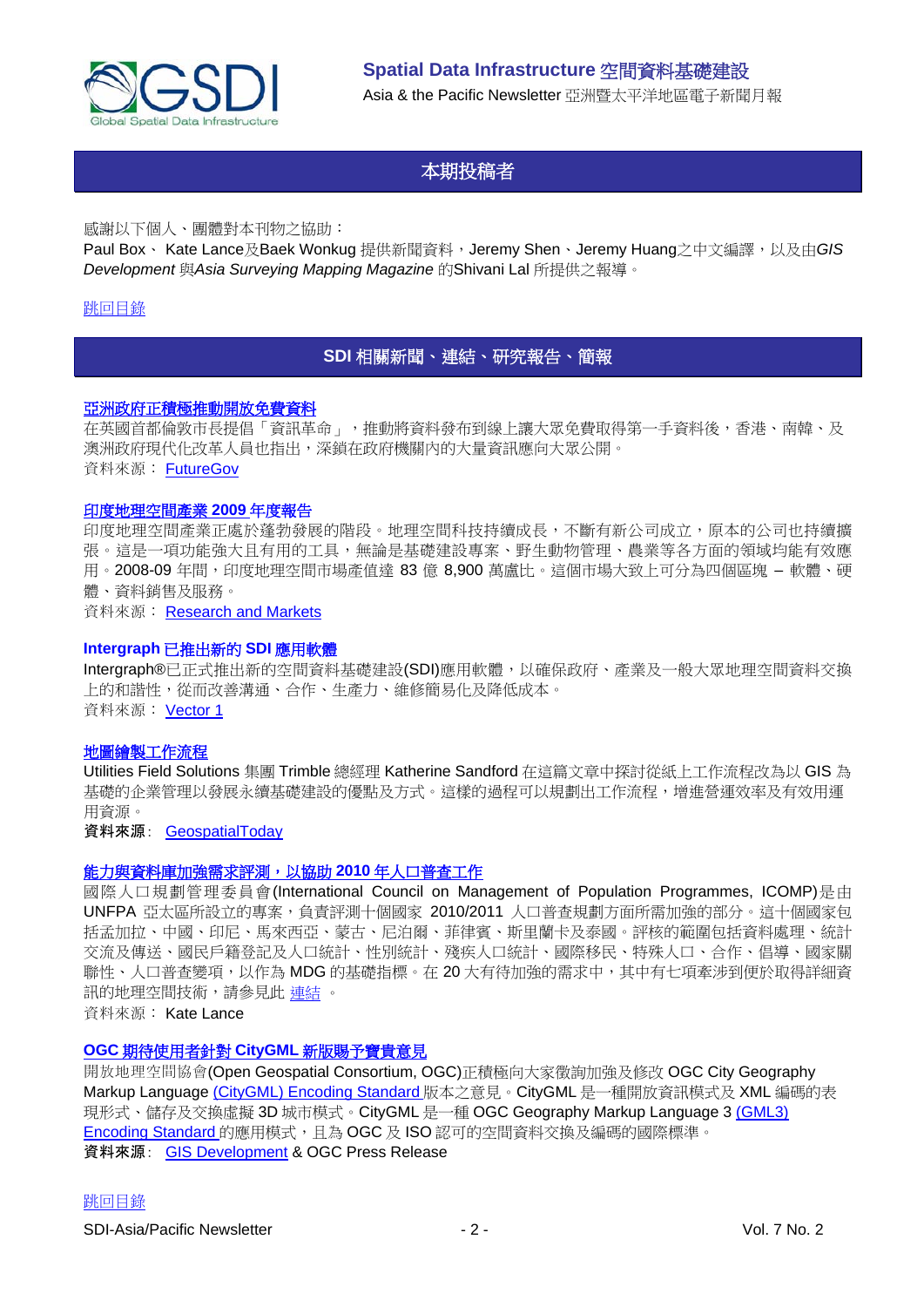

#### [南亞數位化潛在危險地圖](http://saarc-sdmc.nic.in/tenders.asp)

南盟災害管理中心(SAARC Disaster Management Centre)邀請顧問公司為南盟四個會員國(阿富汗、不丹、馬爾 地夫及尼泊爾)發展以網路 GIS 為基礎的數位化潛在危險地圖(Digital Vulnerability Atlas) 。這份地圖將包含地震、 旋風、水災及山崩四大天然災害,以及其他各種生理性、社會性及經濟性的潛在危險。 資料來源: [GIS Development \(January 4\)](http://www.gisdevelopment.net/ezine/weekly/jan0410.htm)

#### 美國全國性空間資料基礎建設之資料收集

地理資料政策部落格(Geodata Policy Blog)特別針對美國在管理與協調方面,彙整所有建立全國性空間資料基礎 建設相關的文章、報告及討論的連結。這些資料包括全國性地理空間倡導委員會報告(National Geospatial Advisory Council Reports)、2009「全國性 GIS」提案(2009 Proposals for a "National GIS")、國會聽證檔案 (Congressional Hearing Archives)、相關評論、及相關文件。

資料來源: [geodatapolicy.wordpress.com](http://geodatapolicy.wordpress.com/) & Wonkug Baek

## [海地空間資料基礎建設](http://carboncloud.blogspot.com/)**(Haiti SDI)**之貢獻

## **CubeWerx** 及 **The Carbon Project** 提供海地一份虛擬空間資料基礎建設**(SDI)**

截止日期**: 1** 月 **22** 日**:** CubeWerx 及 The Carbon Project 之義工宣布由 OpenStreetMap (OSM)、聯合國及其他資 源所製作的海地免費地圖資料現已發布在開放資料網路。大部分的免費軟體是由前幾年的 FGDC Cooperative Agreements Program 獎所提供的。

海地空間資料基礎建設(Haiti SDI)是一份開放的網路服務及資料,任何人都可更新資料並應用於 Google Earth、 OpenStreetMap、Gaia SDI Platform 及其他應用軟體來支援救援及重建工作。上面所提供的連結為他們發布的新 聞稿。

詳細資訊請聯絡 [jharrison@thecarbonproject.com>](mailto:jharrison@thecarbonproject.com)。

#### **PSMA —** [澳洲之空間資料交流](http://www.vector1media.com/vectorone/?p=4588)

PMSA 是由澳洲政府所成立的機構,其宗旨為協調全國三個政府階層之間的空間資料交流。詳細資料請閱讀這篇 文章*['LYNX: PSMA Australia's information infrastructure facilitating collaboration and delivering capability across](http://www.psma.com.au/aboutpsma/documents/DanPaull-GSDI11Paper.pdf)  [the governments of Australia](http://www.psma.com.au/aboutpsma/documents/DanPaull-GSDI11Paper.pdf)*['](http://www.psma.com.au/aboutpsma/documents/DanPaull-GSDI11Paper.pdf) 作者:Dan Paull.

資料來源: Vector 1

#### <span id="page-2-0"></span>[跳回目錄](#page-0-0)

## 空間資料基礎建設焦點

#### 編輯部歡迎大家踴躍投稿 **3** 月號的「空間資料基礎建設焦點」。

<span id="page-2-1"></span>[跳回目錄](#page-0-0)

## 地理資訊系統工具、軟體、資料

#### **[IntelligentGIS](http://protege.cim3.net/cgi-bin/wiki.pl?IntelligentGIS)**

Intelligent Geo-Information System (IGIS)主要用於研究複雜的虛擬及模型化空間處 理。除了傳統的 GIS 技術外,它還包含了各種知識呈現與處理方面的的人工智慧技 術。這個專案主要是以開發軟體原型及開放資源之產品為基礎,譬如說這裡的知識呈 現是用 Protégé,搭配 tab 外掛程式 [OpenMapTab](http://www.oogis.ru/en/projects/OpenMapTab/openmap_tab.htm) 及 [JBRSTab](http://oogis.ru/content/view/129/123/lang,en/) ,這些都屬於 Protégé 同一個許可證下的共享軟體,其他案子也可免費使用。 資料來源: V1 Newsletter



#### [微軟合作夥伴指定中國的第一家經銷商](http://www.wirelessdevnet.com/news/2010/jan/29/news3.html)

奧地利 Imagemaps Pte. Ltd., Vexcel Imaging 負責中國、台灣、澳洲、紐西蘭及亞太地區的業務代表 Graz 已指 定 **Beijing Siwei Spatial Data Technology Co., Ltd** 為中國市場首家 Ultracam photogrammetric 產品經銷商。 Beijing Siwei 隸屬於國家測繪局之中國測繪科學院。基於該公司負責許多中國政府的重要航空與測繪專案,以及

### [跳回目錄](#page-0-0)

SDI-Asia/Pacific Newsletter  $\overline{3}$  - 3 -  $\overline{3}$  -  $\overline{3}$  -  $\overline{1}$  Vol. 7 No. 2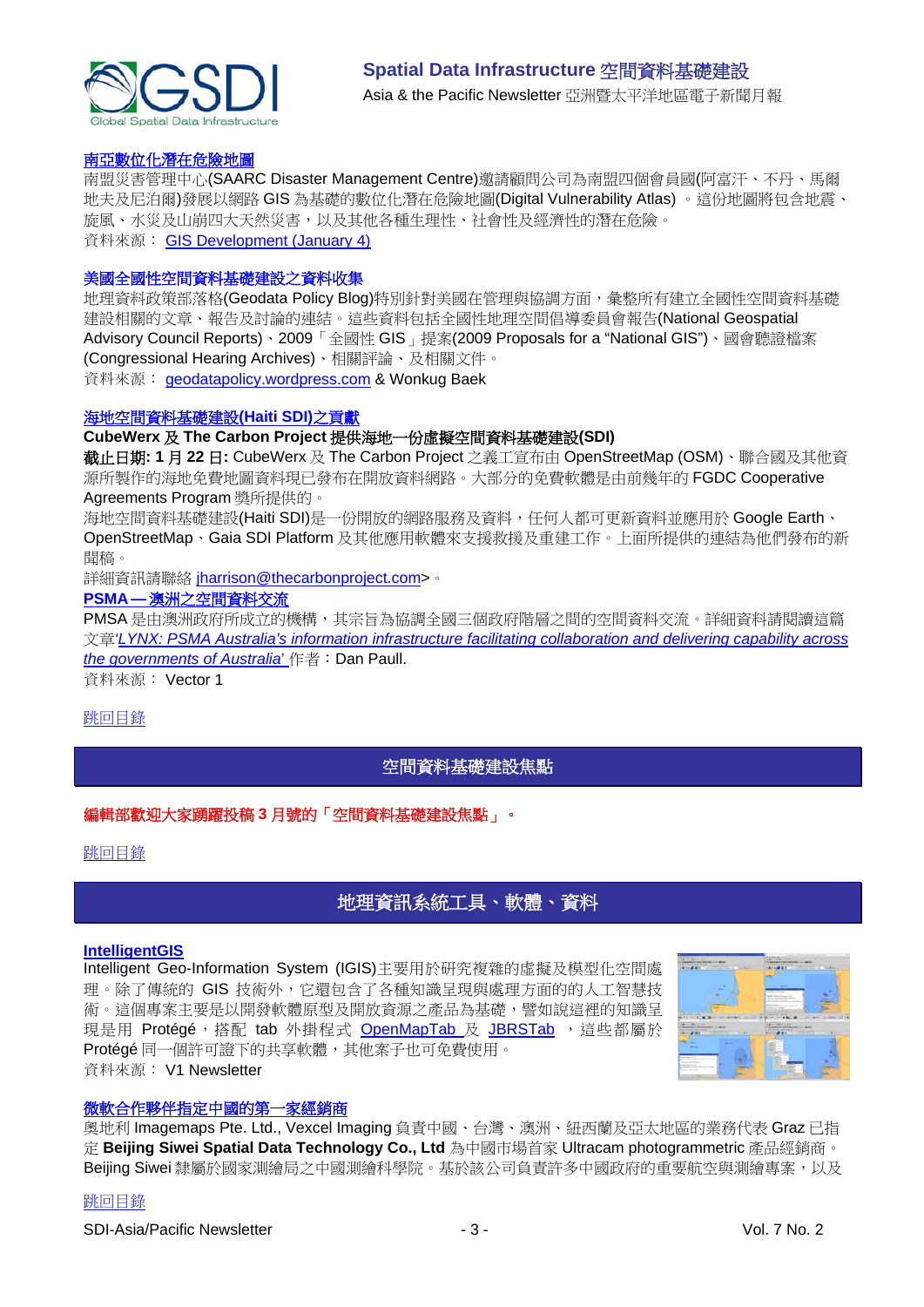

與中國一些主要航空測繪公司的良好關係,Imagemaps 認為 Beijing Siwei 為 Imagemaps 相當理想的合作夥伴。

#### 資料來源: [Wireless Developer Network](http://www.wirelessdevnet.com/news/2010/jan/29/news3.html)

#### **[GeoTools 2.6.1](http://geotoolsnews.blogspot.com/2010/01/geotools-261-released.html)** 現已上市

這個新版本包含一些重大的功能加強與程式錯誤修改。特別是,JMapPane 收到一些實際的測試報告與回饋,以及 可將 MySql 儲存在它 MS SQL Server 及 SpatiaLite 的 JDBC-NG。 資料來源: [Planet OS Geo](http://planet.osgeo.org/)

#### 印尼 **–** [海嘯預報系統](http://asmmag.com/features/indonesia-tsunami-early-warning-system-progressing-)

蘇門達臘芮氏 9.2 級地震所引起之海嘯,造成 13 國共 230,000 人死亡、180 萬人流離失所、470,000 棟住家及建 築毀壞,海嘯發生後一年,印尼於 2005 年開始建立及早預報系統。

這套系統從測震器、測潮器、架在浮標上追蹤海嘯形成時水壓變化的 GPS 追蹤器、以及海底衛星連結探測器, 理論上該區可在地震發生後 5 分鐘發出海嘯預報。

透過這套系統,任何芮氏 7.0 以上且深度淺於 70 公里的海底地震均可提早發出海嘯預報。

資料來源: Asian Surveying & Mapping

#### [地理性的證據指出西澳的易燃性](http://asmmag.com/news/satellite-imagery-shows-fire-prone-vulnerable-wa-)**(**澳洲**)**

#### 衛星影像顯示西澳南部地區就像個易燃區。

這張照片與消防署署長提出的警告一致,4 月前 Toodyay 所發生的災害可能再度重演 – 這是透過酷熱溫度預報所 得到的結果。當能源安全署的調查人員昨天抵達 Toodyay,開始調查這場損失\$1 億並造成 38 個家庭毀損的大火 時,緊急服務部部長 Rob Johnson 指出,由於冬季大量的降雨,整個西澳殘存大量的燃料,這可能會引發致命性 的大火。這些衛星影像首度顯示日益增加的冬雨,如何造成整個西澳南部地區九月份綠色植物的大幅增加。然而 到了十二月時,植物乾涸後,整個州的大部分地區都成為易燃環境。

這張衛星合成圖(右圖)所呈現的是 2009 年西澳西南部的植物覆蓋範圍。上面的照片拍攝於 8 月 2-8 日,第二張是 10月14-28日,第三張是12月23-30日。照片來自:土地信息部之衛星遙感探測服務。 資料來源: Asian Surveying & Mapping

#### [研究人員正在繪製亞洲基因差異圖](http://www.genomeweb.com/arrays/hugo-pan-asian-snp-consortium-maps-genetic-diversity-asia)

人類基因體協會的泛亞洲 SNP 合作組織(Human Genome Organization's Pan-Asian SNP Consortium)正在進行 一項研究,了解 70 多種亞洲人之來源及其祖先。

資料來源: [Asian Surveying & Mapping](http://asmmag.com/news/researchers-map-genetic-diversity-in-asia) & GenomeWeb Daily News

#### **Nordpil** [提供免費的](http://nordpil.com/go/news/resources-world-database-of-urban-areas-1950-2050/) **GIS** 資料庫

Nordpil 是一份共享的資料,為 2009年之前的一項專案所準備的。這份資料庫呈現出 1950-2050 年間全球最大的 一些城市過去、目前及未來住戶數的預估值與推測值。

這份資料的下載格式包括試算表/表格、地圖、Google Earth、動畫影片及 GIS 資料等。資料來源包括聯合國人口 司的出版資料及網路的世界城市化前景(World Urbanization Prospects) 2007 版及各種地理相關的參考資料。 這份資料的 2005 年資料圖業已完整公布,呈現出住戶數超過 750 000 人的各個城市狀況,並在世界地圖上以圓 圈的方式表示人口統計數。

這份資料庫有 Creative Commons 2.5 之許可證,可無限下載。只要適當的標明資料引自 Nordpil 及 UN Population Division, 人人有權再使用並修改資料。

資料來源: Nordpil News & [GIS Development](http://www.gisdevelopment.net/news/viewn.asp?id=GIS:N_vxikyrjhdg&Ezine=jan1110§ion=News)

#### [菲律賓正積極繪製年度災害勘測信息圖](http://www.bworldonline.com/main/content.php?id=3996)

由礦物局主導的災害勘測信息圖(geohazard map)繪製與評測專案,範圍包括界定出山崩、水災、海岸侵蝕、及 其他地表不穩定的區域。今年將完成一份比例為 1:50,000 的災害勘測信息圖,十二月底時,礦物局已經繪製並檢 測了 89.6% 或 1,618 城鎮中的 1,451 個。

### 資料來源: Business World Online & [GIS Development](http://www.gisdevelopment.net/news/viewn.asp?id=GIS:N_jiurcezwpt&Ezine=jan1110§ion=News)

#### 澳洲**:** 利用 **GPS** [工具警告超速駕駛人](http://www.theage.com.au/national/gps-tool-to-warn-speeding-drivers-20100113-m6zg.html)

有在車上安裝全球定位系統的駕駛人,可以馬上看到每條他們所經之路的速限,這都要感謝一項\$2百3十萬經費 的資訊案。

#### [跳回目錄](#page-0-0)

SDI-Asia/Pacific Newsletter  $\overline{a}$  - 4 -  $\overline{a}$  - Vol. 7 No. 2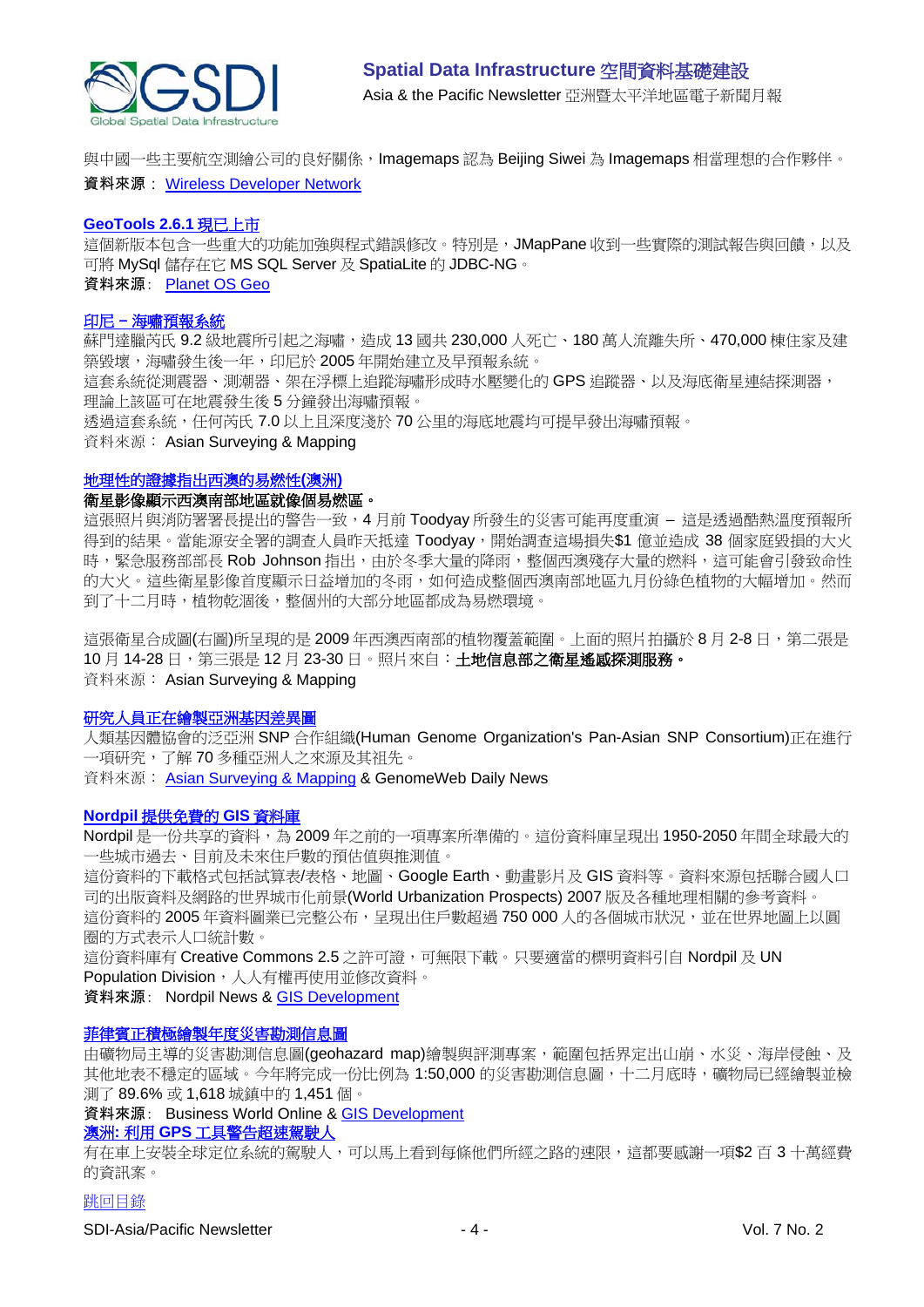

從這個月底開始,在交通意外委員會(Transport Accident Commission)的協助下,全國各地的所有馬路或更新的 GPS 儀器都會清楚顯示速限。 公路部長 Tim Pallas 昨天指出,其他也已為駕駛人實施類似科技的地方包括倫敦及瑞典。 資料來源: the Melbourne *Age* (January 14)

[主題地圖繪製部落格](http://blog.thematicmapping.org/) 假日專案(除了滑雪案之外)運用了新的 **Natural Earth** 資料集。這份共享軟體地圖的資料集 共有三種比例 1:110m、1:50m 及 1:10m。在結合雷達及向量資料後,你可以自己變換不同的地圖樣貌。也可以 運用他的 **[Natural Earth](http://earthatlas.info/naturalearth)** 瀏覽器 來研究 Natural Earth 傑出的線條稿(linework)。

#### [中央正進行海岸線地圖繪製工作](http://www.kalingatimes.com/odisha_news/news2010/20100116_Centre_set_to_undertake_coastline_mapping.htm)

印度整個海岸線的勘測作業將會定位出所有沿岸較脆弱的區域,預防天然災害毀損生命財產,並採取措施保留及 保護海岸線。

資料來源: Kalinga Times & [Asian Surveying & Mapping](http://asmmag.com/news/india-begins-outreach-regarding-the-survey-of-the-country-s-coastline)

#### [中國啟用第三顆人造衛星建立本土的全球衛星導航系統](http://news.xinhuanet.com/english/2010-01/17/content_12822615.htm)

中國為他的野心又跨進了一步,利用週日早上發射到太空的人造衛星,建立一套可以媲美於國外類似系統的獨立 全球導航網絡。

資料來源: China News & [Asian Surveying & Mapping](http://asmmag.com/news/china-launches-orbiter-for-navigation-system)

#### [承蒙衛星地圖的繪製,增加了房屋稅稅收](http://www.expressindia.com/latest-news/collection-of-house-tax-spirals-courtesy-satellite-mapping/567684/)

利用 GIS 繪製的城市衛星地圖為好幾個印度市立公營機構帶來相當可觀的收入。 資料來源: Express India & [Asian Surveying & Mapping](http://asmmag.com/news/tax-collections-rise-with-satellite-mapping)

### $B$  参貴的 1602 世界地圖, 第一份繪出美洲的中國地圖, 1月 12日-4 月 10

#### 日將於美國國會圖書館展出

一份以中國為世界中心所繪製的400年老地圖,在它收藏至明尼蘇達大學 的 James Ford Bell 圖書館之前,1 月 12 日到 4 月 10 日期間先在美國國會 圖書館展出。

資料來源: Library of Congress press release & [Ethiopian Review](http://www.ethiopianreview.com/news/11951) & [Asian Surveying & Mapping](http://asmmag.com/news/ancient-map-china-at-centre)



#### 馬來西雅拉薩衛星照片

7 月 14 日由馬紹爾群島的美國軍事基地發射 SpaceX Falcon 火箭的拉薩(Razaaksat)衛星。首批影像於 7 月 20 日傳回給 Astronautic Technology SB, 也就是這架太空船的主要承包商。

拉薩衛星是較特殊的遙感探測衛星,因為它是赤道軌道。雖然這限制了它所能涵蓋的地球表面範圍,但也增強了 從陰雲密佈的赤道地區取得影像的能力。例如,它會重回吉隆坡約 90 分鐘的時間。

資料來源: [Asian Surveying & Mapping](http://asmmag.com/features/razaksat-imagery)

#### **gvSIG 1.9** 的網路擴充軟體現已推出

現在已有一套穩定的 gvSIG 1.9 網路擴充軟體。這份擴充軟體增加一套新功能並改善了之前的版本。 擴充軟體放在 [gvSIG](http://www.gvsig.gva.es/eng/gvsig-desktop/desk-extensiones/network-extension/downloads/) 網站上的 Extensions 部分。

#### 資料來源: [gvSIG](http://www.gvsig.gva.es/eng/inicio-gvsig/)

#### 另外

最近也推出一套新的 gvSIG 3D 擴充軟件[,現已上市。](https://gvsig.org/web/projects/gvsig-desktop/devel)這套 gvSIG 1.9 外建軟體相當穩定(1253),現[也上市。](https://gvsig.org/web/projects/gvsig-desktop/devel/gvsig) gvSIG 3D 團隊歡迎大家測試這個新版本,如有任何意見或建議歡迎傳送到 [international list](http://www.gvsig.org/web/community/mailing-lists/directory-en/)。

#### **ArcGIS 10** 現已推出

ArcGIS 9.4 於 1 月份推出重新命名的 ArcGIS 10 。ESRI 主席 Jack Dangermond 在這[份播客](http://www.esri.com/news/podcasts/audio/speaker/dangermond_arcgis10.mp3) [MP3]中解釋其原 因。ArcGIS 10 在 ArcGIS 各方面都有全新的功能。最新版本的詳細資訊已公布在 ESRI 的 ["What's Coming in](http://www.esri.com/software/arcgis/whats-new/whats-coming.html) 

#### [跳回目錄](#page-0-0)

SDI-Asia/Pacific Newsletter  $\overline{5}$  - 5 -  $\overline{2}$  -  $\overline{5}$  -  $\overline{2}$  Vol. 7 No. 2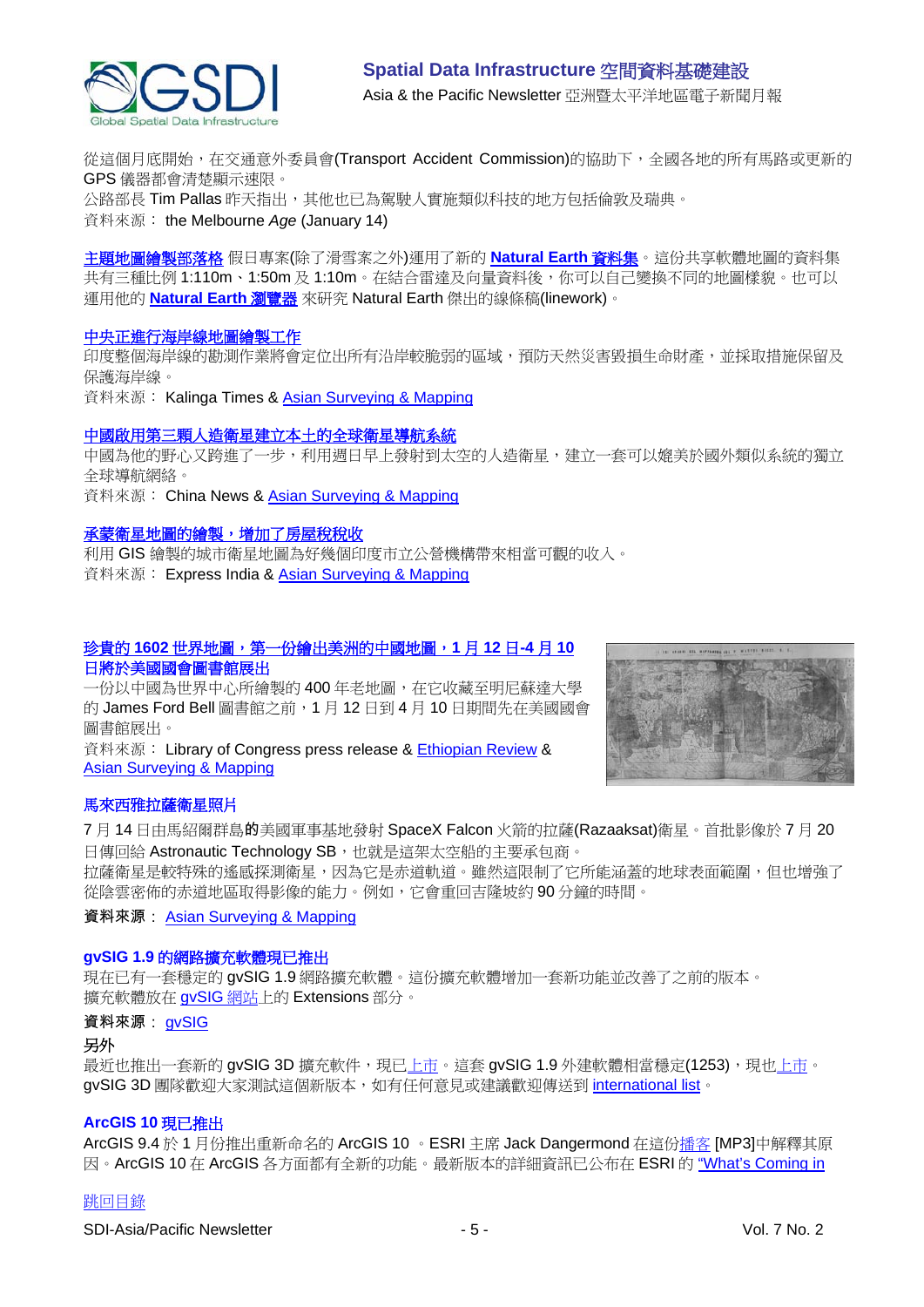

ArcGIS 10"(ArcGIS 10 有哪些新功能)網頁上。 ArcGIS 10 beta 現已推出, 預計於 2010 年第二季推出 ArcGIS 10。

資料來源: **[ESRI.com](http://www.esri.com/index.html)** 

## **ADPC** [完成一份區域性多重災害整合預報系統](http://www.adpc.net/v2007/announcement/2010/RIMES/RIMES.asp)

根據 2005年普吉島宣言(Phuket Declaration),泰國皇家政府及印度洋地區各國要求亞洲防災中心(Asian Disaster Preparedness Center, ADPC)協助建立海嘯及地震災害的預報系統(最後將由各會員國持續維護。經過 4 年的努力, ADPC 終於成功完成這項任務,而且這套系統已開始提供該區的 26 個國家預報作業及其他水文氣象 預報。如宣言之約定,ADPC 現已準備將這套區域性多重災害整合預報系統(RIMES)移交給非洲及亞洲。RIMES 將會在幾個月的時間內負責維護這套系統(2010 年前幾個月)。 ADPC 對於他們能克服各種困難建立好這套系統感 到非常驕傲,而且他們會持續協助這個區域的 26 個國一些較重要的服務。為了要維護 RIMES 技術上的功能, ADPC 準備釋出隸屬於 RIMES 的 6 位工作人員。ADPC 目前有 105 位員工負責 83 個以上正在進行的專案, ADPC 繼續朝著降低亞洲地區災害風險以提供更安全的社區與永續發展之目標邁進。

請同時參見:**[Regional Integrated Multi-Hazard Early Warning System for Africa and Asia](http://www.unescap.org/pmd/tsunami/documents/isdr-escap-mtg/11%20Mr%20Abdul%20Muhsin%20Ramiz%20-%20RIMES.ppt)**

「RIMES 每年的經常性總支出為:2 百 5 十萬美金(海嘯及其他所有災害),其他國家每年單只維護一個海嘯系統 的經常性支出就需 4 千 8 百萬,相較之下,這樣的費用根本不算什麼。各會員國從 2010 年 7 月到 2011 年 6 月要 開始負擔部分的支出,自 2011年7月開始要負責全部的支出。

& Regional Integrated Multi‐[Hazard Early Warning System \(RIMES\)](http://ioc-unesco.org/components/com_oe/oe.php?task=download&id=6433&version=1.0&lang=1&format=1)

& [Establishing a Regional Integrated Multi-Hazard Early Warning System for the Indian Ocean and Southeast](http://ioc-unesco.org/components/com_oe/oe.php?task=download&id=7501&version=1.0&lang=1&format=1)  [Asia](http://ioc-unesco.org/components/com_oe/oe.php?task=download&id=7501&version=1.0&lang=1&format=1)

#### 免費資料瀏覽器

目前有不同的瀏覽器可以觀看各種 GIS 格式。這些瀏覽器可顯示地理資料及執行一些基本的 GIS 功能。免費的資 料瀏覽器如下:[ArcExplorer](http://www.esri.com/software/explorer/index.html) 是由 ESRI 所提供的簡易版 ArcView。 [ArcReader](http://www.esri.com/software/arcgis/arcreader/index.html) 是較容易使用的地圖應用軟體, 可以讓使用者觀看、瀏覽、及列印地圖。[Christine GIS](http://www.christine-gis.com/en/index.htm) 是一種 GIS 軟體,可供使用者瀏覽及尋找向量與網格式資 料,建立並編輯表格資料。[GeoGenesis© LE](http://geogenesis.net/geogenesisle.htm) 可供使用者快速瀏覽一張或多張衛星影像及航空照片。[Geomatica](http://www.pcigeomatics.com/index.php?option=com_content&view=article&id=91&Itemid=12)  [Freeviewer](http://www.pcigeomatics.com/index.php?option=com_content&view=article&id=91&Itemid=12) 是一種獨立的資料瀏覽器,可以瀏覽各種向量及網格式資料,包括衛星影像。[Geospatial Explorer](http://www.cyze.com/download/) 是 專為環境科學家、地質學家及工程師而建的。[Natural Resources Database](http://www.nrdb.co.uk/) 是一種專用於建立及傳送環境資料庫 的 GIS 工具。[ShapeViewer](http://www.qarah.com/shapeviewer/) 可瀏覽 ESRI Shapefiles。[TatukGIS](http://www.tatukgis.com/products/viewer/viewer.aspx) 可開啟大部分的 GIS/CAD 向量、網格式影像及 ArcView、ArcExplorer、及 MapInfo 的網格檔案類型。

[TNTAtlas](http://www.microimages.com/products/tntatlas/index.htm) 是一種應用於 Mac OS X 及 Windows 的 Geodata 瀏覽工具。

資料來源: [GisLounge](http://gislounge.com/free-data-viewers/) & Wonkug Baek

#### **USGS** [將贊助一位學生建立](http://recovery.doi.gov/press/us-geological-survey-twitter-earthquake-detector-ted/) **Twitter** 地震偵測器

美國地質調查局(U.S. Geological Survey, USGS)目前正運用美國復甦與再投資法案(American Recovery and Reinvestment Act)所提供的資金,贊助一位可以利用社交網路科技快速蒐集最近地震資料的學生。在這項探索性 調查研究中,USGS 發展出一套 Twitter Earthquake Detector (TED)系統,可以從 Twitter 的社交性網絡中收集即 時地震訊息,並運用地點、時間及關鍵字來篩選並收集地理定位的震動次數。 資料來源: [GIS News](http://www.gisdevelopment.net/news/viewn.asp?id=GIS:N_qysrdoeixj&Ezine=jan1810§ion%20=News) & USGS

#### [巴基斯坦非營利組織運用](http://www.dailytimes.com.pk/default.asp?page=2010\01\11\story_11-1-2010_pg12_3) **GIS** 拯救烏龜的棲息地

喀拉蚩當地的非官方組織 Shehri-CBE (Citizens for a Better Environment) 將與巴基斯坦的 Indus for All Programme-WWF (世界自然基金會)共同以 GIS 繪製喀拉蚩海灘地圖,並執行 GIS 分析烏龜棲息地。 資料來源: [Pakistan Daily Times](http://www.dailytimes.com.pk/) & [GIS Development](http://www.gisdevelopment.net/news/viewn.asp?id=GIS:N_hgzmrbafki&Ezine=jan1810§ion=News)

#### <span id="page-5-0"></span>[跳回目錄](#page-0-0)

國外新聞

下節內容之目的是要讓讀者了解此區之外的發展情況,呈現空間資料基礎建設的實施情況。

**FEMA** [的水災圖讓屋主更加憂心](http://www.latimes.com/news/local/la-me-flood-maps4-2010jan04,0,6016681.story)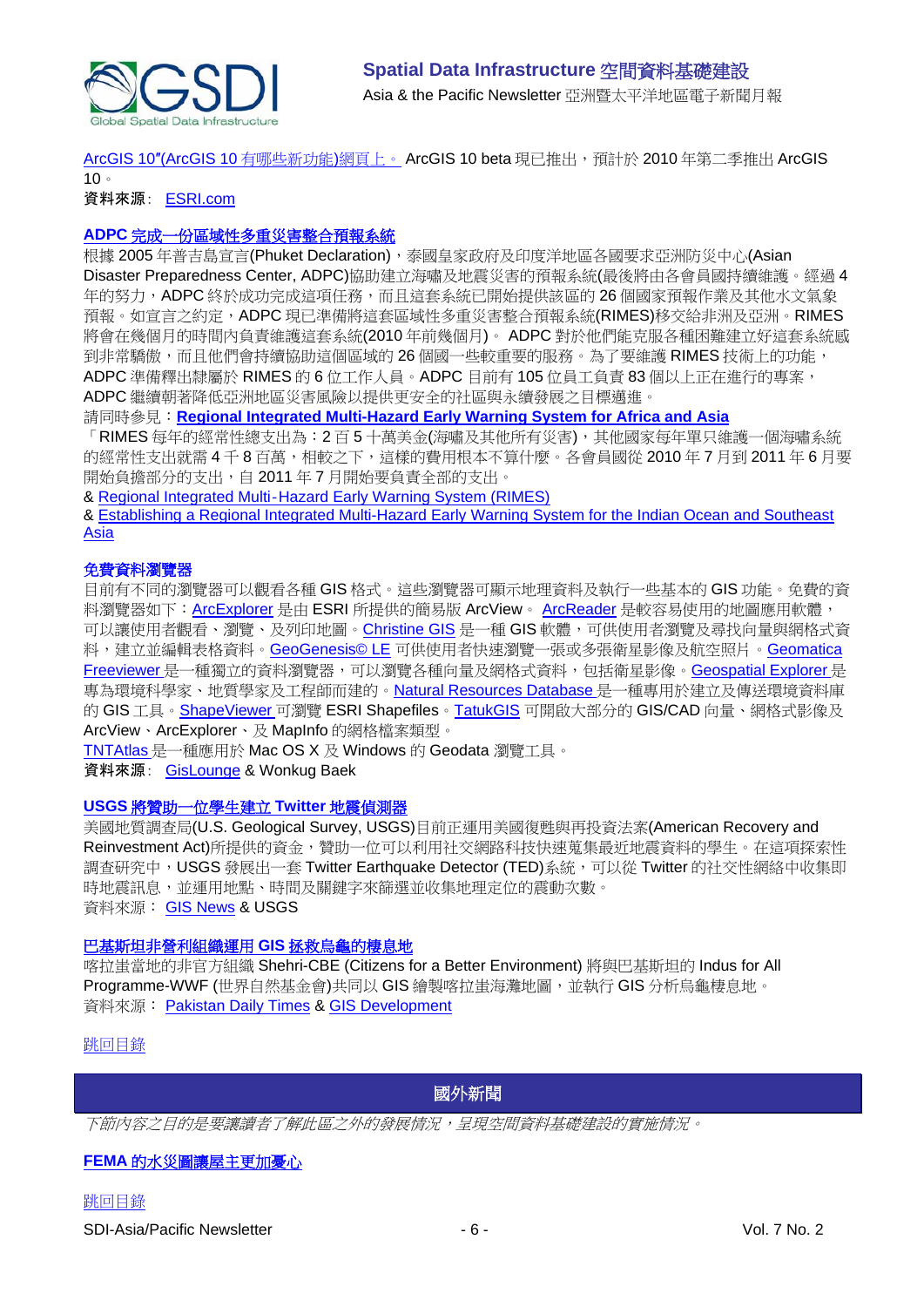

南加州有成千上萬的屋主被迫購買水災險,因為 FEMA (聯邦緊急事務管理局)最新發布的一份地圖指出,他們居 住在水災高危險區。每年的保險費由\$500 到\$1,700 不等。 資料來源: LA Times (January 4) & [GIS Development](http://www.gisdevelopment.net/news/viewn.asp?id=GIS:N_ztxieqmhsl&Ezine=jan1110§ion=News)

#### [十一月水災過後,英國坎布里亞的地形測量圖改變了](http://www.ordnancesurvey.co.uk/oswebsite/media/news/2010/jan/cumbria.html)

地形測量圖(OS)宣布,經過十一月的水災之後,需要重新勘測坎布里亞(英格蘭西北部)的主要基礎建設及道路與 橋樑。坎布里亞沃金頓(Workington)的地形勘測人員最近開始進行這項十一月災後地圖重繪工作。 資料來源: UK Ordnance Survey & [GIS Development](http://www.gisdevelopment.net/news/viewn.asp?id=GIS:N_nocxugsfdi&Ezine=jan1110§ion=News)

#### [抗議州立政府導航系統之決定](http://www.mpbn.net/Home/tabid/36/ctl/ViewItem/mid/3483/ItemId/10491/Default.aspx)

聯邦政府決定關掉緬因州的漁夫及海員所用的 LORAN (Long Range Aid to Navigation 長程無線電導航)系統,引 起州立官員及緬因州國會代表的抗議。根據波特蘭先鋒報(*Portland Press Herald)*的報導,這項決定發布在聯邦公 報(Federal Register)中。美國海岸警備隊(U.S. Coast Guard)及國安部(Department of Homeland Security)指出: 「我們不再需要這套已有53年歷史的老舊導航系統,因為現在已有衛星導航的 GPS 系統。」根據 Herald 的報 導, LORAN 的訊號將於二月初全面關閉。

[LORAN 是在二次世界大戰時研發出來的。它主要是運用陸上塔樓所發出的無線電信號來協助海員定位出他們的 所在位置,而 GPS 所用的則是衛星技術。州立官員指出,雖然很多漁夫已改用 GPS,但仍有一些漁夫繼續使用 LORAN 系統,或同時使用這兩種系統。

資料來源: Maine Public Broadcasting & [GIS Development](http://www.gisdevelopment.net/news/viewn.asp?id=GIS:N_jfnrpoqchy&Ezine=jan1110§ion=News)

#### [非洲:衛星影像協助抑制虐疾的散佈](http://allafrica.com/stories/200911300784.html)

尚比亞南部利用衛星影像來找出蚊子可能繁殖的地方,以降低該區瘧疾傳染率。研究人員運用一些含土質溼度及 排水訊息的資料找出蚊子生長及繁衍的區域。

資料來源: [GIS Development](http://www.gisdevelopment.net/news/viewn.asp?id=GIS:N_xoejmflart&Ezine=dec2809§ion=News) & AllAfrica.com

#### [蘇俄現已啟用全球導航衛星系統中三顆新型衛星的](http://en.rian.ru/russia/20100112/157517769.html)一顆

聯邦太空局 Roscosmos 週二宣佈,蘇俄現已啟用 Glonass 太空衛星導航組中的三顆新型人造衛星中的一顆。蘇 俄的 Glonass – 全球導航衛星系統(Global Navigation Satellite System) – 等同於美國的全球定位系統(Global Positionina Svstem, 或 GPS),同時用於軍事及一般日常生活。這兩套系統都可讓使用者在幾公尺內定位出他們 的位置。

資料來源: RiaNovosti News & [Asian Surveying & Mapping](http://asmmag.com/news/russia-activates-1-of-3-new-glonass-navigation-satellites-)

#### 美國的**"**[整合地圖](http://mdimap.com/imap/)**"**

去年十二月, 美國馬里蘭州州長 Martin O'Malley 簽署一份行政命令:「一個馬里蘭州 – 一份地圖;馬里蘭的整合 地圖 (MD iMap)" [\(PDF\)](http://doit.maryland.gov/policies/Documents/policyplanning/FY2011StateITMP.pdf),建立起一套有組織性的結構來引導並協調跨機構及政府內部的資源,來分享馬里蘭的地 理空間資料及工具。這項行政命令釐清並定義出行政委員會的角色,包括整個州內所有行政機構的秘書,並且正 式釐清與定義州立地理信息官員(State Geographic Information Officer, GIO)以及技術委員會(Technical Committee)的角色。

資料來源: Wonkug Baek

#### **OGC** 及 **iEMSs** 共同研發環境模式標準**[\(Standards for Environmental Modeling\)](http://www.opengeospatial.org/pressroom/pressreleases/1124)**

開放地理空間協會(OGC)及國際環境模式與軟體學會(International Environmental Modeling & Software Society, iEMSs)秘書處簽署一份學術合作備忘錄(MOU),將共同致力於標準的發展、教育、並進而向外推動環境模式與軟 體工具方面的網路地理空間資訊科技共通性。[iEMSs](http://www.iemss.org/) 為非營利組織,結合各方人士及組織共同處理環境模式、軟 體及其相關議題。[OGC®](http://www.opengeospatial.org/) 為國際協會,會員包括 380 家以上的公司、政府機關、研究單位、及大學,共同參與地 理空間標準的發展。

資料來源:the Open Geospatial Consortium press release

#### 海地地震影像 **–** 地震前及地震後

- Google [宣佈](http://google-latlong.blogspot.com/2010/01/haiti-imagery-layer-now-available.html) 現在可以下載 KML 檔案格式的地震後影像。新的影像約是在 2010 年 1 月 13 日 10:27am EST 時 間拍攝的,範圍包括海地的太子港區。無法瀏覽 Google Earth 檔案者,也可以在 [Google Maps](http://maps.google.com/maps?f=q&source=s_q&hl=en&geocode=&q=http:%2F%2Fmw1.google.com%2Fmw-earth-vectordb%2Fhaiti%2FHaiti-Earthquake-nl.kml&sll=40.111689,-95.712891&sspn=41.414553,93.076172&ie=UTF8&z=11) 看到新的影像。 Google 計畫持續更新影像,有新的照片或有更換照片時,會自動反映在這個 KML 檔案中。這些影像是透過 Geo-Eye 取得的。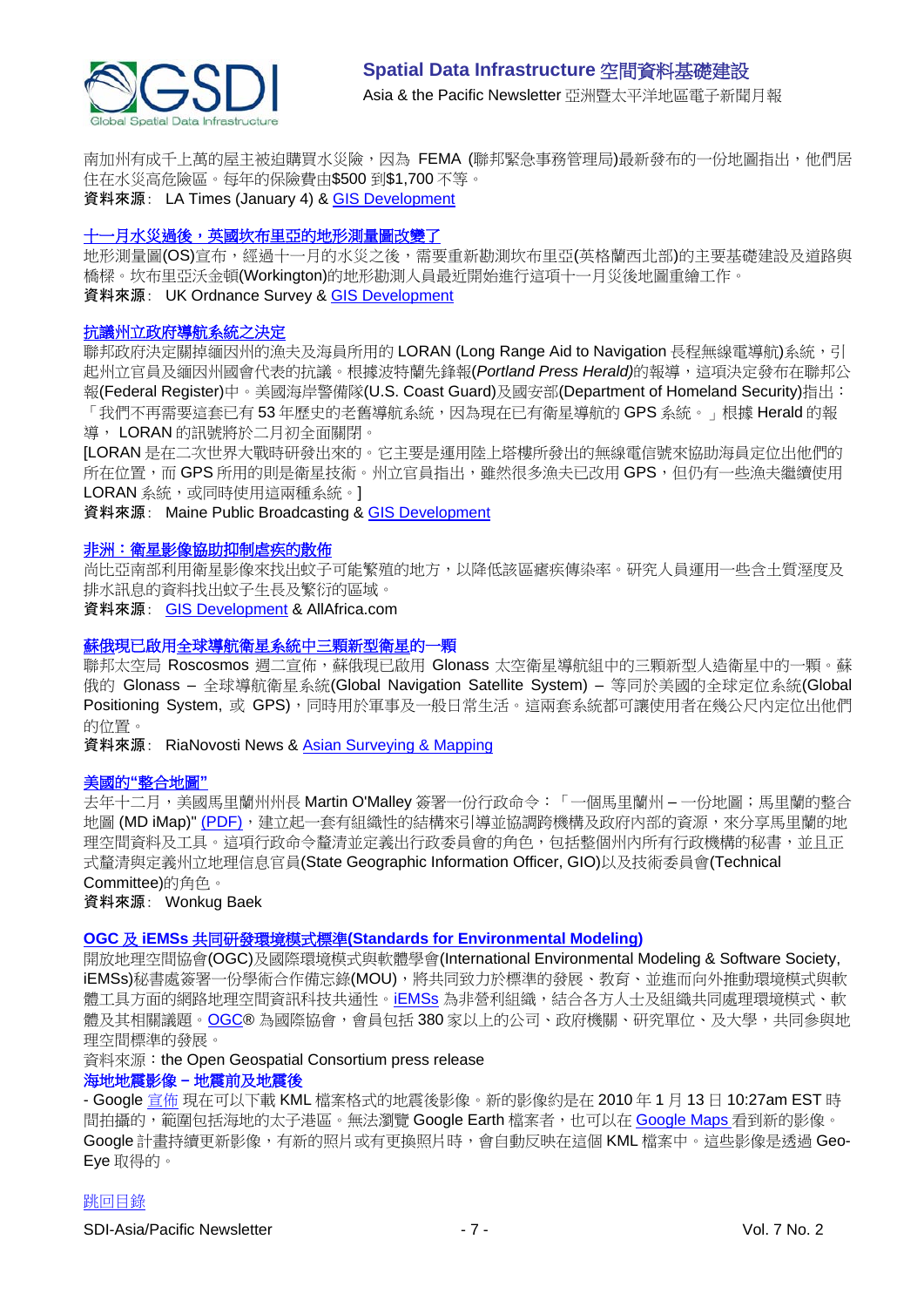

- 自 1 月 13 日(週三)啟用 [Crisis Event Service](http://dgl.us.neolane.net/nl/jsp/m.jsp?c=78d16e0278e5e902f5) 之後, DigitalGlobe 已經收集到海地 120,000 平方公里以上的高畫 質彩色及黑白影像。而且我們昨天再度虛擬出整個國家的影像,並增加了 75,000 平方公里的新影像。若欲了解 DigitalGlobe Constellation 已做到什麼樣的範圍,請參[見海地覆蓋圖。](http://dgl.us.neolane.net/r/?id=h151d8d,91f885,921fe9)

#### 奈及利亞:**Imo** [州政府開始著手重新核定土地所有權](http://allafrica.com/stories/201001190204.html)

為了要達到一般大眾對於該州土地運用行政與管理(Land Use Administration and Management)的期待,並達到 Imo 新面貌(New Face of Imo)的理念, Imo 州政府的 Imo Geographical Information Service 已經採購了一套電腦 設備來重新核定土地所有權。.

土地、測量及都市規劃專員 Hon. Levi Oguike 向新聞記者提到,IGIS 將以電子程序處理並將所有州立土地紀錄儲 存到數位資料庫及電子化的土地與契約註冊處中。每筆手續費為 N20,000。

#### [土地所有權重新核定公告](http://www.imostate.gov.ng/news/fullStory/?_n_Id=329&PHPSESSID=272091e1b11953d5c9907284e7628913)

Imo 州政府決定從 2010年1月4日起,利用合適的安全措施發予新文件(某些案例可能還包括生物識別)給所有政 府財產所有權人,像是佔用證書(Certificates of Occupancy)轉讓契約(Deeds of Assignments)及其他所有登記於 州政府下的土地與契約註冊處(Lands and Deeds Registry)的合法土地所有權。這項任務將於 2010 年 6 月 30 日 截止。所有土地所有權人均需提出相關的所有權狀進行重新核定作業,辦理地點為: IMO GEOGRAPHIC INFORMATION SERVICE, IGIS PLACE, NO 1, Chief Emmanuel Iwuanyanwu Avenue (OCDA Complex), Off Port-Harcourt Road, New Owerri, Imo State。

**Imo** [州政府土地所有權重新核定命令將於](http://abohmbaise.imostate.gov.ng/news/fullStory/?_n_Id=341&PHPSESSID=d64d74948c85a317afb1078a70d6cd71) **2010** 年 **6** 月截止

資料來源: Kate Lance

#### <span id="page-7-0"></span>[跳回目錄](#page-0-0)

文章

### **[Salinity monitoring in western Australia using remotely sensed and other spatial data\(](http://www.environmental-expert.com/resultEachArticle.aspx?cid=4301&codi=79072&lr=1)**運用遙感探測及其 他空間資料監控西澳鹽分含量**)**

作者 [Suzanne Furby;](http://www.environmental-expert.com/author_file.aspx?idauthor=282568&fname=Suzanne&lname=Furby) [Peter Caccetta;](http://www.environmental-expert.com/article-index.aspx?word=Peter%20Caccetta) [Jeremy Wallace;](http://www.environmental-expert.com/article-index.aspx?word=Jeremy%20Wallace)

提供單位 [Journal of Environmental Quality](http://www.environmental-expert.com/resultEachMagazine.aspx?cid=4301&codi=4627)

西澳南部因土地乾燥的含鹽量問題造成生產性農業土地的損失、建築、馬路、及其他基礎建設的損壞、減少植物 覆蓋範圍及生物多樣化、以及水質的下降。資源管理人員需取得該區土地鹽分含量改變的精確位置及比率。 完整摘要及報告可 [Environmental Expert](http://www.environmental-expert.com/resultEachArticle.aspx?cid=4301&codi=79072&lr=1) 下載。

#### **[Mature Malaysia](http://www.gisdevelopment.net/magazine/global/2009/December/36.htm)** 作者 [Bhanu Rekha](mailto:bhanu.rekha@GISdevelopment.net)

當 1963 新加坡、沙巴、及沙勞越結合為馬來西亞半島(Malaya)之後,馬來西亞變成一個統一的體制。和印尼發 生衝突的前幾年,新加坡的退出以及種族衝突的發生,馬來西亞快速調整腳步,實施一些革命性的經濟政策。在 1980 年代及 1990 年代蓬勃發展的經濟成長之後,馬來西亞看到從農業經濟轉為電腦及消費性電子產品製造業的 契機。

由於馬來西亞全年為熱帶性氣候,擁有相當豐富的自然資源及多元文化。當地人常說:「Budi Bahasa Budaya Kita」(禮貌是我們的文化),馬來西亞對於不同文化、宗教及語言的包容性很大。加強一些核心區域後,整個國家 轉向科技創新發展,並依其馬來西亞計畫(Malaysian Plans)建設世界級的基礎建設。在這期間,這個位處於赤道 的國家開始投資地理空間科技,現在已有相當成熟的地理空間社群,每個政府部門及組織不是已經完成就是正準 備設立企業級的 GIS 設備。

這篇文章完整的敘述了馬來西亞的地理空間科技與產業及個別單位的詳細資料,包括地理空間資料提供者、使用 者及廠商

資料來源: GIS Development

#### **GIS and [Cartography: The critical nexus](http://danieljlewis.org/2010/01/08/gis-and-cartography-the-critical-nexus/)**

這位作者最近很幸運的讀了兩本相關領域中相當前衛的書。這兩本書分別是"Rethinking Maps: New Frontiers in [Cartographic Theory"](http://www.routledge.com/books/Rethinking-Maps-isbn9780415461528)作者: Martin Dodge, Rob Kitchin and Chris Perkins; 以及"Qualitative GIS: A mixed [methods approach"](http://www.uk.sagepub.com/booksProdDesc.nav?prodId=Book231637) 作者:Meghan Cope and Sarah Elwood。這兩本書分別代表的領域可說是 Critical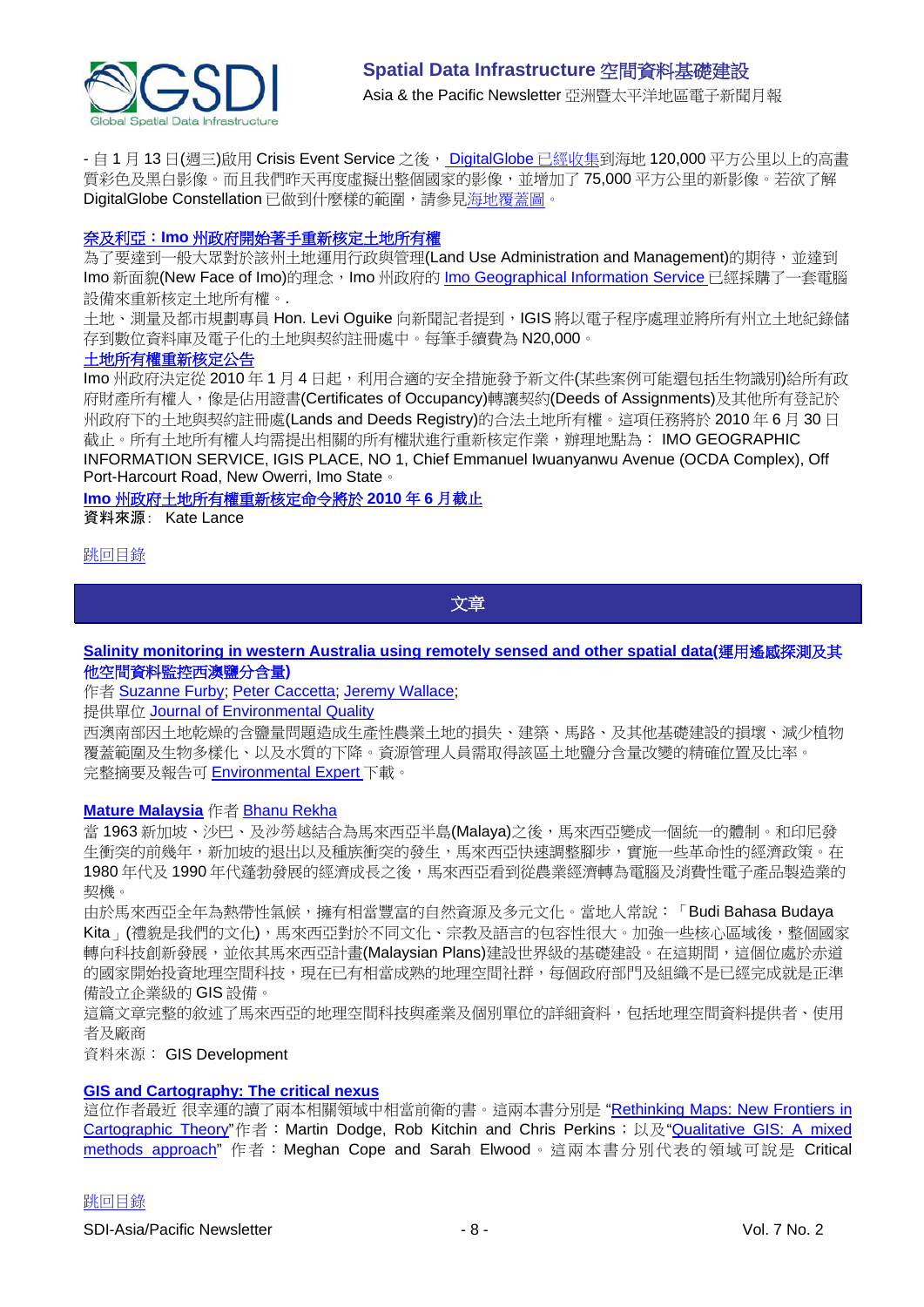

Cartography 及 Critical GIS,然而,雖然這兩個領域各有各的傳統領域,但兩個領域之間確實也有很多重疊的部 分,以及很多重疊的潛力。

資料來源: Dan Lewis blog & [GIS Development](http://www.gisdevelopment.net/ezine/weekly/jan1110.htm) (January 11)

#### **[Challenges of Mapping Applications in Health and Academic Research in the underdeveloped World -](http://www.gisdevelopment.net/application/health/overview/Challenges-of-Mapping-Applications-in-Health-and-Academic-Research-in-the-underdeveloped-World.htm) [Case Study of The Niger Delta Region \(Nigeria\)](http://www.gisdevelopment.net/application/health/overview/Challenges-of-Mapping-Applications-in-Health-and-Academic-Research-in-the-underdeveloped-World.htm)** 作者 [Robinson Tombari Sibe](mailto:sibe99@yahoo.com) 摘要

地理資訊系統在全球各地已有效的應用到許多領域 - 其中包括健康與教育領域。不過,應用到未開發經濟的效用 應該是其中最成功的。這份文章以尼日爾三角洲地區的個案詳細探討各種應用挑戰,其中包括缺乏技術、人力(專 家)、標準化、沒有組織性的資料集、以及缺乏適當的結構來支持各方人士的資訊交換。這篇文章也探討許多用於 這個區域的介入專案,像是如何應用地圖繪製於健康與教育分析等的專案。其中最著名的是尼日爾三角洲區域的 GIS (Niger Delta Development Commission 主辦)及一些由其他政府所主導的專案。這篇文章同時還探討了一個 由當地公司所設計的應用程式,該程式提供使用者相當人性化的使用平台,而且也相當便宜,可用於成本較低的 網路地圖繪製中。這篇文章最後針對地圖繪製應用程式能對該區及其他未開發經濟的健康與教育領域有益的方式 方面提出一些建議。

資料來源: GIS Development

#### **GIS and Climate Change –** [運用地理資訊系統協助預測環境影響](http://ecosystem-preservation.suite101.com/article.cfm/gis_and_climate_change)

透過氣候、水資源及地質資料,GIS 可以讓資源管理人員根據過去及現在的趨勢,預測氣候變遷可能會帶來哪些 影響。

資源管理人員可用最近的地理資訊系統(GIS)工具視覺化並模[擬該管理區域的環境變化。](http://environmentalism.suite101.com/article.cfm/use_of_gis_technology_in_resource_planning)其中一項很重要的應用是 找出氣候變遷的影響。

過去的氣候資料顯示地球表面溫度上升的時間點剛好與 200 年前的工業革命開始的時間一樣。國家氣候資料中心 (National Climatic Data Center)指出二十世紀過去十年是有史以來溫度最高的時間。

詳細資料請參見 Suite101。

資料來源: [GIS Development](http://www.gisdevelopment.net/ezine/weekly/dec2809.htm)

#### **[Your Brain on GIS](http://danieljlewis.org/2010/01/21/your-brain-on-gis/)**

如果我們仔細看 GI 的科學內容(the top of the pile being Longley et al, 2005)就可以了解到,我們可能遇到的分散 物體有車子、小車、建築、柵欄、道路或水果。這些分散的物件均以點、線、或者區塊(多邊形)來表示,讓分散 各地的物體在 GIS 環境中看起來就像實際存在著的物體。另一方面,沒有分散的物體(也就是不是單獨存在的物 體), 就像一直延伸到各地,可整塊歸為「場地」, 一般稱之為「光柵圖像」(raster images)。這些光柵就像格 子,涵蓋整個區域範圍區域中的每一格子都分配一個值。很明顯的,利用格子來表示它並不是延續 的,但同時又會讓我們忽略這些獨立的小格,最後所呈現的樣貌會讓人誤以為一個光柵代表著一個延續的空間。 資料來源: Volunteered Geographic Information blog

## 新書和學術期刊

## <span id="page-8-0"></span>**[The SAGE Handbook of Remote Sensing](http://www.uk.sagepub.com/booksProdSampleMaterials.nav?prodId=Book230960)** (SAGE 遙感探測手冊)

這是由北美、歐洲及亞洲地區這個領域的專家所撰寫的,這本手冊是第一本完整彙集了幾十年來遙感探測的地質 調查。共將 30 章分為六個部分,包括 140 張彩色及黑白照片,深入並廣泛的回顧這個領域。 若要以優惠價訂購這本書(優惠價格依所在位置而定)[,請聯繫。](mailto:michael.ainsley@sagepub.co.uk)

#### **SDI — [Canadian Spatial Data Infrastructure 2005](http://www.vector1media.com/vectorone/?p=4585) – 2009 (SDI –** 加拿大資料基礎建設 **2005-2009)**

[加拿大空間資料基礎建設](http://unstats.un.org/unsd/geoinfo/9th-UNRCC-A/CRP/CRP%205%20Canada.pdf)(CGDI)所發表的 2005-2009 報告。自上一份 2005 年所發表的報告以來,全國共新增了 93個新入口網站,以及 268 個專案,其中 121 有資金補助。另外也有好幾份新的地區性地圖集。 資料來源: Vector 1

#### *NSDI in India – through the years* **–** 印度國家空間資料基礎建設集

2000 印度開始倡建國家空間資料基礎建設(National Spatial Data Infrastructure, NSDI)。**['NSDI in India:](http://www.mycoordinates.org/nsdi%20in%20india%20book)  [Through the years'\(](http://www.mycoordinates.org/nsdi%20in%20india%20book)**印度之 **NSDI**:歷程紀錄**)** 完整紀錄這十年來的歷程,而且持續紀錄中。

[跳回目錄](#page-0-0)

SDI-Asia/Pacific Newsletter ┃ 故事有它自己的歷程與變化、自 ┃ Vol. 7 No. 2 **…** 印度國家空間資訊基礎建設的 己的行動、自己的劇情、自己的 高潮迭起**…**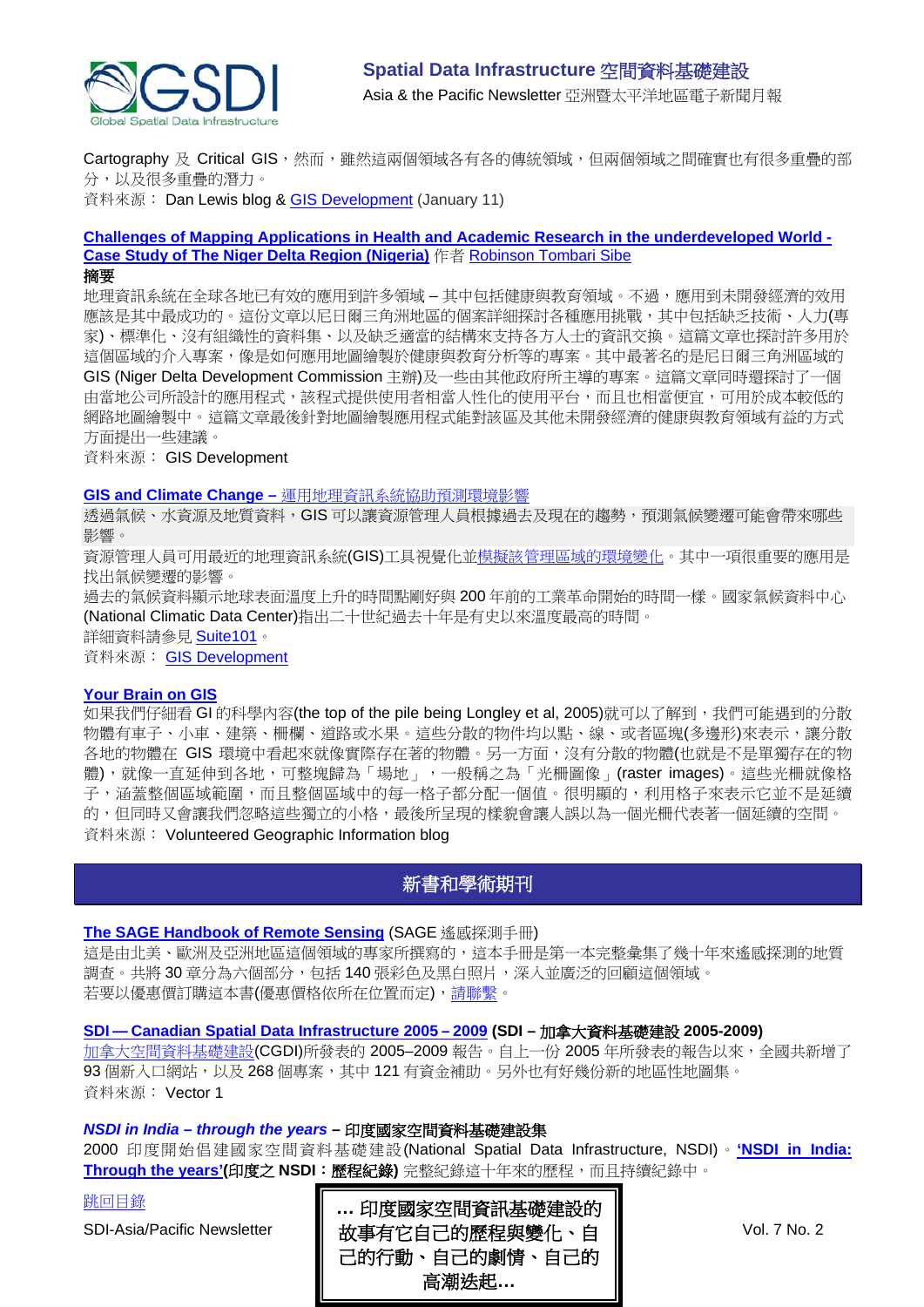

這是印度第一次由 Coordinates [\(www.mycoordinates.org\)](http://www.mycoordinates.org/)團隊的 Bal Krishna、Shubhra Kingdang、Sanjay Malaviya 及 P Misra 教授將所有關於 NSDI 的事件全部集結成冊。本書也試著探討了為什麼 NSDI 一開始的榮景 及付出的諸多努力,仍然無法為該國提供完整的空間資訊。

本書以事件集的方式編排,每個事件的標題都抓住了國家空間資料基礎建設每件大事的重要精神。在整理 NSDI 相關事件的年史時– 像是會議、研討會、 文章、訪談及新聞稿 – 這本書以短評、註解說明每個事件。

每年所發生的事件都彙集在綜合報導中。其他關於 NSDI 相關的文件,像是策略與行動方案(Strategy and Action Plan, 2001)、新國家地圖政策(New National Map Policy 2005)等都收集在附件中以供參考。這是一本相當完整的 印度國家空間資料基礎建設資訊集。

預覽本書請看這裡 [www.mycoordinates.org/nsdi in india book](http://www.mycoordinates.org/nsdi%20in%20india%20book) 

其他詳細資訊請參見 *NSDI in India: Through the years* (First Edition 2009, ISBN: 978-81-908172-1-9, -- pages, Rs. 1500 / US\$ 35.00). Please [email](mailto:talktous@mycoordinates.org) or call +91 – 9810233422, 9810724567.

**[Pelican Journal of Sustainable Development -](http://www.pelicanweb.org/solisustv06n01page1.html) January 2010**

這份期刊將線上關於永續發展與相關議題的資源集結成目錄。這份目錄中有最基本的說明,並將所有的連結彙集 成研究及資料資源[。其他相關資料請參見這裡。](http://www.pelicanweb.org/solisustv06n01supplement.html)

資料來源: Editor of the Journal - Luis T. Gutierrez

*[Mapping Forestry](http://esripress.esri.com/display/index.cfm?fuseaction=display&websiteID=168)* 由 ESRI Press 提供特殊的觀點來探討全球各地如何應用不同的地理資訊系統(GIS)科技來支 持更好的林業與土地管理決策。本書提供林業專業人士應用 GIS 來管理商業營運及促進永續管理工作的第一手報 告。內容包括如何在林地中建造最佳路線,無論某個特定區域的伐木是否有商業價值,首要工作仍是讓森林中受 火災損壞的區域復原。

## <span id="page-9-0"></span>[跳回目錄](#page-0-0)

## 趣聞軼事

## **4D** 市景時間拼圖 **–** [以年代順序建立城市景色的](http://www.4dcityscape.com/) **3D** 拼圖

全球第一個包含時間元件的拼圖。請注意**:** 在目前這個階段,列在網頁中的 14 個產品中, 只完成一個(紐約市)。其他的「近期內即將完成」。 資料來源: V1 Newsletter

#### 地[球呼吸](http://www.breathingearth.net/)

地球呼吸網站提供虛擬國家的一些特殊統計,包括:人口(出生與死亡)、二氧化碳排放量。 資料來源: V1 Newsletter and<http://www.breathingearth.net/>

#### [紐約公共圖書館](http://maps.nypl.org/warper/)**(NYPL)**地圖整合器

紐約公共地圖整合器是一種將館內收藏的老地圖轉為精確的現代地圖的數位化整合工具。訪客可以瀏覽已經整合 好的地圖或者協助紐約公共圖書館整合地圖。歡迎點播上面的影片瀏覽網站並了解如何自行整合地圖。 每個人都可自由參加!

資料來源: V1 Newsletter [附註:這個網站很值得參觀,看看他們的成果]

## **Hyvista** 「每月照片」**(Image of the month)**

我們並不確定實際上放了什麼照片,但可以確定的是,應該是相當有趣的照片。 Asian [Surveying & Mapping](http://asmmag.com/news/hyvista-image-east-kalimantan-indonesia-and-south-africa) 提供我們訊息後,我們在[<http://www.hyvista.com/archives/252>](http://www.hyvista.com/archives/252)找 到資訊。



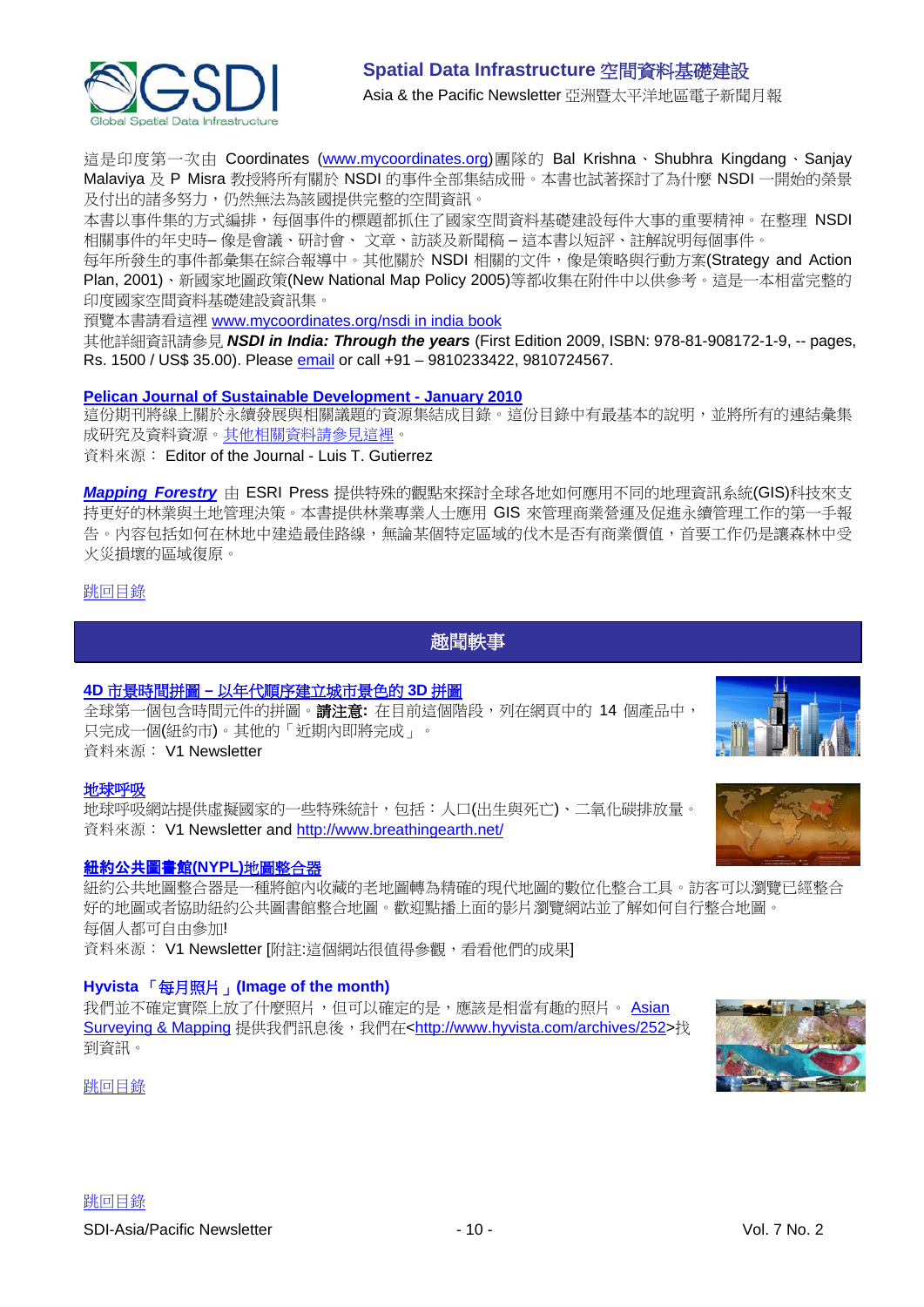

## 教育訓練

## <span id="page-10-0"></span>訓練工作坊**:** 空間資料分享與運用 **FOSS4G MapServer and OpenLayers** 進行網路地圖繪製

日本-越南地理信息協會(Japan-Vietnam Geoinformatics Consortium)在越南 PeaceSoft Corp.公司的協助下,將 於 2010 年 2 月 3 日在河內舉行為期一天的地圖繪製工作坊。 這個工作坊只限 10 人參加,其地點及時間將在沂期內公布。其他詳細資訊請聯絡 [Ms. Pham Van Nga](mailto:ngapv@peacesoft.net)。

## 肯[亞人口與健康調查](http://www.measuredhs.com/wn1/reports/Demographic%20health%20surveys_final%20flyer.pdf)**(DHS)**課程

Nairobi Enterprises 大學及 Services 有限公司將於 2010 年 6 月 21-25 日在肯亞奈諾比開設人口與健康調查短期 訓練課程。課程中將介紹 DHS 的概觀及如何運用 DHS 資料改善健康方案。 人口與健康調查(DHS)是全國家庭普查的代表性資料,人口、健康、及營養方面的監控資料及影響評估指標。人 口與健康調查是提供各國評估全國性計畫的標準工具,像是國家的愛滋病、健康及家庭計畫服務等。

聯絡人:[Prof. Mwanthi](mailto:mmwanthi@uonbi.ac.ke)

#### 資料來源: Kate Lance

#### [墨爾本大學之](http://www.unimelb.edu.au/)[空間資訊科學碩士課程](http://www.eng.unimelb.edu.au/Postgrad/MEng/grad_msis.html)

空間資訊科學(Spatial Information Science)碩士課程適合任何想要應用他們所學的理論技巧的畢業生,或者已經 有一些空間資訊應用經驗,並想在他們的專業領域中成為空間專業人員者。

#### 林業 **GIS** [使用者群組開放會員申請](http://www.vector1media.com/news/top-stories/53-corporate-news/8187-forestry-gis-user-group-opens-for-membership)

ESRI 專為林業與林地管理客戶成立新的使用者群組。這個新成立的 ESRI 林業群組(EFG)將提供林業相關人士了 解商業解決方案、專業人士網絡、及專業成長的機會。 資料來源: Vector1Media

#### 澳洲現成立 **UNIGIS** 碩士學位

澳洲坎培拉大學的 UNIGIS 研究中心現成立一門國際 UNIGIS 碩士學位課程,歡迎有興趣的學生申請由坎培拉大 學與奧地利薩爾茲堡共同合作的碩士課程。

這個新成立的 UNIGIS 研究中心主任由坎培拉大學應用生態研究所(Institute of Applied Ecology)教授 George Cho 擔任,課程針對 GIS 及地理信息領域有興趣的專業人士所提供的遠距教學碩士課程,將於 2009 年研討會之後正 式上線,並讓學生取得國際認可的學術學位。

資料來源: [http://www.unigis.net](http://www.unigis.net/)

#### **[Trimble](http://www.trimble.com/mgis/webinars.shtml)** 講座

Trimble 將為 GPS 及 GIS 有興趣的人士舉辦一系列的網路講座,每 4-6 週就會舉辦一次。最新的網路講座包括: 新型 Yuma 耐用的平板電腦及 VRS 介紹。詳細資訊請參見 [Trimble](http://www.trimble.com/mgis/webinars.shtml) 網站。 資料來源: [Asian Surveying & Mapping](http://www.asmmag.com/news)

#### 網路地圖藝廊

#### [Web Map Gallery](http://www.directionsmag.com/webmapgallery/) | [Contribute Web Map](http://www.directionsmag.com/webmapgallery/?duty=Contribute)

網路地圖藝廊可以讓讀者觀看其他地理空間資訊專業人士還創作了些什麼樣的作品,同時也相當歡迎大家將您的 作品發布到此,讓大家了解各專業領域是如何廣泛地應用地理空間的。歡迎點選上列的「Contribute Web Map」 連結,將您的網路地圖應用及其詳細的說明資訊寄給我們。

資料來源: [Directions Magazine](http://www.directionsmag.com/webmapgallery/)

### **ESRI** 所舉辦的 **GIS** [軟體訓練](http://training.esri.com/gateway/index.cfm?fa=trainingOptions.gateway)

ESRI 現透過各種不同的授課方式,提供 40 多個由頂尖講師所教授的初級、中級及進階課程,其中包括: • ESRI 學習中心的視訊會議影片

• 在學生工作場所或自家學習的虛擬教室 資料來源: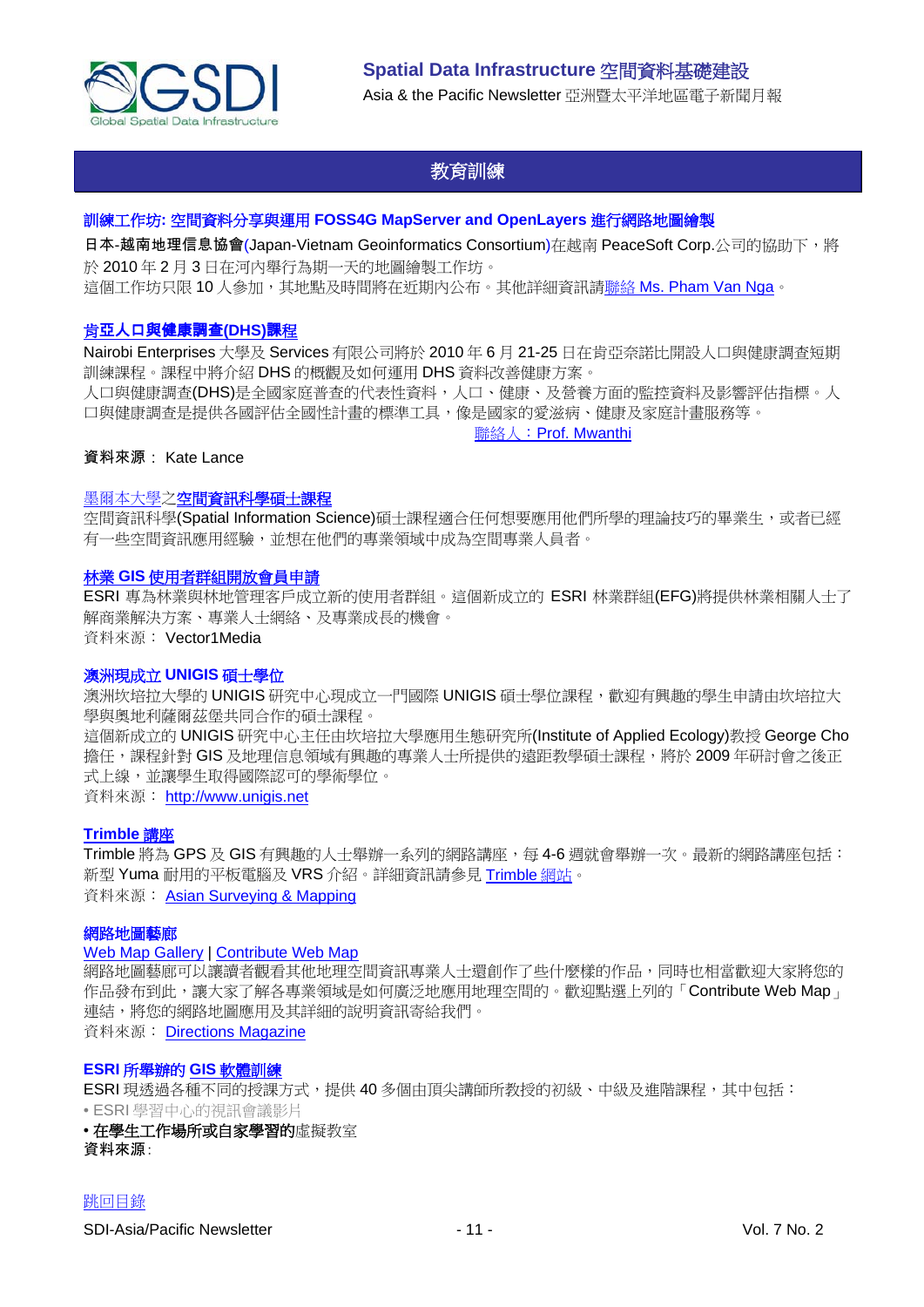

#### **ESRI** [訓練課程](http://www.esrisingapore.com.sg/training.html)

新加坡 ESRI 發布 2010 年至二月為止的第一階段訓練課程時間表,名額只保留給最新註冊的學員。參加資格請參 見課程附註,課程大綱請直接與 [ESRI](mailto:training@esrisa.com) 聯繫。

#### [地理空間科技更新研討會將於南亞舉辦](http://www.esri.com/news/releases/10_1qtr/geo-tech.html)

ESRI 及 GIS Development 將在南亞為地圖繪製機關舉辦免費的研討會。地理空間技術更新研討會將在印尼雅加 達、泰國曼谷、越南河內、馬來西亞吉隆坡、及菲律賓馬尼拉舉辦,並於 2010 年一月開始。這些研討會將會列 出地理空間領域中的技術趨勢,包括如何善用 Web 2.0 環境、整合地形圖及遙感探測資料、以及如何利用雲端運 算運用一些已公布的資料。

地圖繪製組織的人員、主管及其合作夥伴,包括全國水文地圖及航空機關,均受邀參加在他們所在城市所舉辦的 免費的全天工作坊。詳細資訊及註冊請參見 [http://www.GISdevelopment.net/GTUS?.](http://www.gisdevelopment.net/GTUS?.關於利用GIS)關於地圖繪圖機關如何應用 **[GIS](http://www.gisdevelopment.net/GTUS?.關於利用GIS)** 軟體,請參見 [www.esri.com/maps](http://www.esri.com/maps)

獎學金及補助

#### <span id="page-11-0"></span>[兩場地圖繪製競賽](http://gislounge.com/mapping-contests/)**.**

第一項競賽為 [ESRI's 2010 Mashup Challenge:](http://www.esri.com/software/mapping_for_everyone/api/mashup.html) "Create an innovative mashup using ArcGIS Online and Web Mapping APIs". 共提供 4 項獎金, 最高獎金為\$10,000, 第二獎為\$5,000, 第三獎及第四獎分別為\$2,500。截止 日期為 **2010** 年 **3** 月 **5** 日。第二項競賽為微軟所舉辦的,有機會贏得\$100 禮品卡試用 Bing Maps。[The Bing](http://discoverbingmaps.com/)  [Maps Challenge](http://discoverbingmaps.com/) 邀請您透過 Bing Maps 來探索紐約,以回答 4 個問題。截止日期為 **2010** 年 **2** 月 **19** 日,本競賽 只開放美國公民參加。

資料來源: GISLounge

#### **MapGuide Project** 獎助案

MapGuide Project 主導委員會宣布 MapGuide Open Source Project 贊助與捐助方案。這項方案提供基金確保 MapGuide Open Source 之持續執行。此方案之詳細之詳細資訊請參見:[http://mapguide.osgeo.org/sponsorship.](http://mapguide.osgeo.org/sponsorship)

資料來源: [OSGeo](http://www.osgeo.org/node/978)

#### **NAVTEQ** [全球定位資訊解決方案挑戰賽](http://developer.navteq.com/site/global/market/lbs_challenge/p_lbs_home.jsp)

NAVTEQ 全球定位資訊解決方案挑戰賽著重於促進最新全球定位資訊解決方案(location-based solutions, 簡稱 LBS)無線工具發展之可行性,這項全球定位資訊解決方案挑戰賽已成為無線通訊服務產業中最重要的活動,同時 也代表著全球定位資訊解決方案的創新與機會,涉及商業應用到體育活動、旅遊和安全等領域,並整合 NAVTEQ 的數位地圖資料及其精準度與豐富性,以動態的定位科技發展新一代的定位資訊解決方案。

挑戰賽得主將由五個區域的專業評審選出。自從全球定位資訊解決方案挑戰開始後,約有32%以上的決賽者已獲 得各家公司的贊助或甚至正式上市,大部分的廠商為無線通訊服務相關業者。

詳細參賽訊息請參[見這裡](http://developer.navteq.com/site/global/market/lbs_challenge/p_lbs_home.jsp) 。

感謝 Kate Lance & Wonkug Baek 所提供的最新訊息:

最新訊息: **[NAVTEQ LBS Challenge](http://corporate.navteq.com/webapps/NewsUserServlet?action=NewsDetail&newsId=824&lang=en&englishonly=false)**之八家贊助廠商 **Microsoft, Intel, Digital Globe, Alcatel-Lucent, Atlas CT, Imagination Technologies** 及 **Mobile Distillery** 為最新加入的贊助廠商。之前公布的贊助廠商包括:HTC, Blackberry, deCarta, DeviceAnywhere 及 Tanla。這些贊助商將提供超過 1 千萬美金的獎金 (地圖、地理空間平 台、軟體測試工具等)。 資料來源: NAVTEQ

#### 阜新大學博士學位

中國阜新遼寧工程技術大學 Xu Aigong 教授正在徵求博士班學生。他的研究領域包括測地學及地理空間信息學、 GNSS、GIS 及智慧交通系統。學生可獲得 2010 遼寧省政府獎助方案的獎學金。詳細資訊請 Email [Prof. Xu](mailto:%22xu_ag@126.com%22)。 俄亥俄州大學提供坦尚尼亞地區知識與氣候變遷因應措施研究**(Study of Local Knowledge and Climate Change Adaptation in Tanzania)**之碩士研究助理獎學金**(**請參見下列的「工作機會」**)**

#### [跳回目錄](#page-0-0)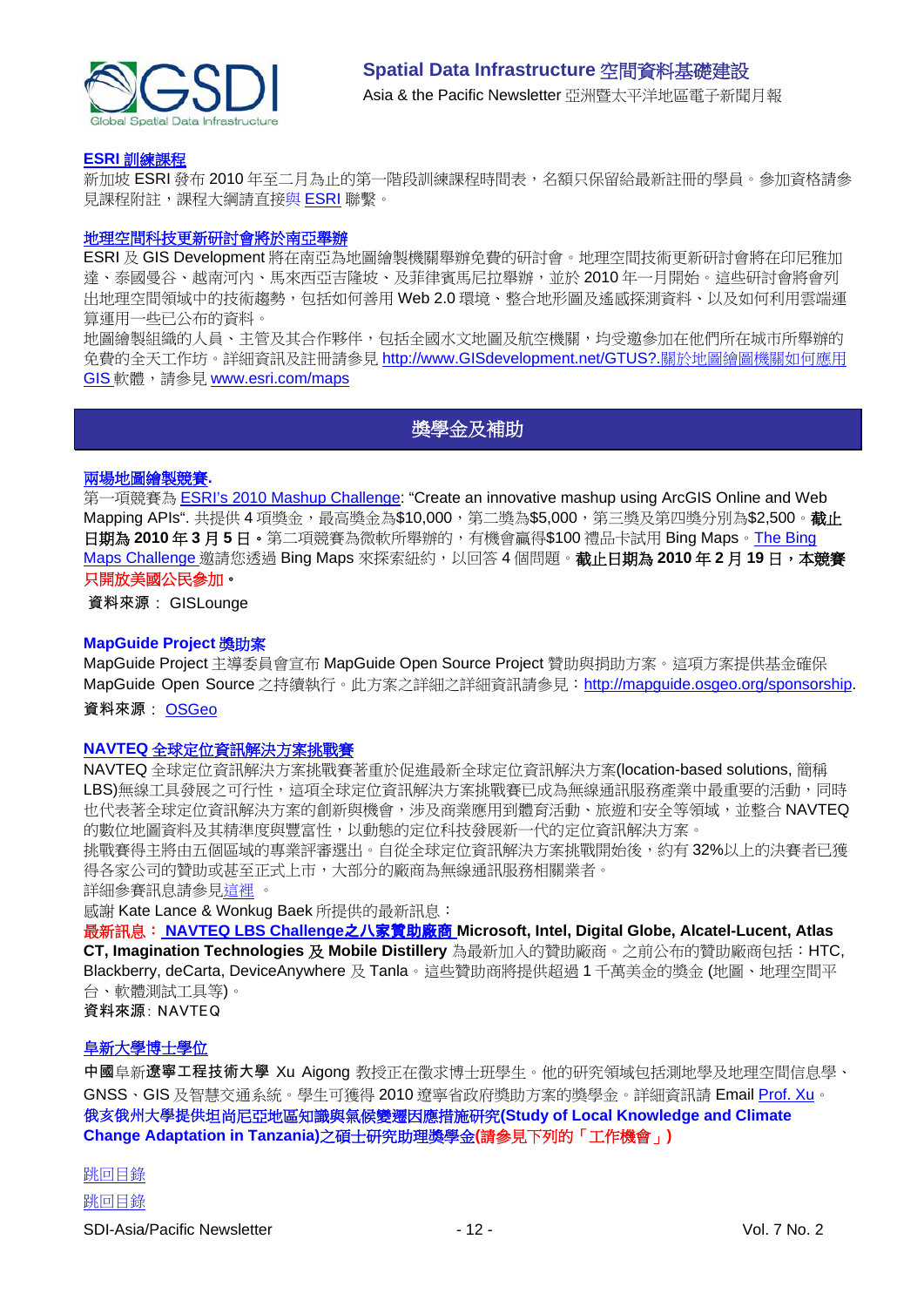

# 工作機會

<span id="page-12-0"></span>俄亥俄州大學提供坦尚尼亞地區知識與氣候變遷因應措施研究**(**碩士研究助理獎學金**)** [俄亥俄州大學將](http://www.ohio.edu/geography)提供由國家 科學基金會的地理與空間科學(GSS)贊助的兩年碩士研究助理獎學金,研究主題為坦尚尼亞地區知識與氣候變遷 因應措施 – [連結地區知識與地區機構研究氣候變遷因應能力:北坦尚尼亞的參與式](http://nsf.gov/awardsearch/showAward.do?AwardNumber=0921952) **GIS** – 調查人類、社會、與機 構資金讓家庭及社區將地區知識與外面的專家知識來緩和氣候不穩定對鄉村生物所帶來的負面影響。 除了要在兩年內完成碩士課程(2010-2011 及 2011-2012),成功獲選的候選人將參與國際跨領域的研究專案。碩 士研究助理將負責由參與式 GIS 發展出來的線上多媒體應用程式。候選人以有繪圖及網路繪圖經驗者為佳。第二 位研究助理將與研究團隊合作,進行專案的參與式田野調查及提供資料分析。候選人以了解環境-發展互動者為佳 (即:資源取得、政策、環境的動態或地區知識系統的文化語言層面、氣候變遷因應措施的性別層面。) 申請截止日期為 **2010** 年秋季註冊前**: 2010** 年 **2** 月 **15** 日

關於助理獎學金之詳細資訊請聯絡 [Tom Smucker](mailto:smucker@ohio.edu)。

#### **GIS/**網路發展管理人員,喀布爾

我們位於喀布爾的機構正在徵求一位 GIS/網路發展管理人員。關於這項工作的詳細資訊請參見下列。這份工作一 開始為期12個月,但很有可能再延聘幾年。

薪水依您個人的經歷而定,而且依美國國際開發署一般做法會小幅加薪,再加上 70%的危險與離家津貼,薪資將 以美元支付。支薪休假每年為 3 個月, 包括兩趟返家或到你想去的地點之來回機票, 另外還提供兩趟到杜拜或德 里的來回機票,並包括全額醫療與生命險。另也提供食、宿(有尼泊爾格拉斯軍隊及當地保全)、洗衣及其他一般 需求。單身者,請先搬到澳洲,找份工作、享受免稅福利。我們住的地方靠近超市。

這裡的工作環境就如您在電視上所看到的,有某種程度的風險,不過工作地點還算安全。一般並不需要暴露在電 視上所看到的環境中,而且這裡也不像伊拉克。離開工作場所到咖啡館、酒吧、餐廳、購物中心或從事其他活動 都沒有問題。

若有任何問題,歡迎隨時與我連絡,但同時請將您的履歷寄到:

Duane Wilkins, GIS Manager | Afghanistan Infrastructure Data Centre | 34.534058° 69.177744° Regional Command South and West, Health, Education, Infrastructure Liaison USAID Human Resources and Logistical Support Program II Ph: +93 700 219 622 [Email.](mailto:dwilkins@ird-hrls.org)

線上空間工作(澳洲)之申請截止日即將到期,若欲了解詳情者請直接參見: <<http://www.spatialjobs.com.au/> >和 < [http://www.GISjobs.com.au](http://www.gisjobs.com.au/) >

#### 您想尋找加拿大的地理資訊系統 **-** 地理測量工作嗎**?**

以下是一些相關網站: 1) [Geomatics Canada Job Site;](http://geomaticscanada.com/jobs.cfm) 2) [GeographyJobs.ca;](http://www.geographyjobs.ca/) 3) [GoGeomatics Canada;](http://canada.gogeomatics.net/frmHome.aspx) 4) [Geomatics Employment Center](http://gisjobs.ca/) 資料來源: V1 Magazine

<span id="page-12-1"></span>

## 會議及資料

#### 第五屆 **gvSIG** [研討會內容現已上線](http://jornadas.gvsig.org/comunicaciones/reports)

第五屆 gvSIG 研討會之講座及工作坊影片(2009 年十二月第一個禮拜所舉辦之研討會)現已上線。 所有的影片均有英文及西班牙版本,影片可供下載或直接在線上觀看。 發布這些影片之後,可讓對此研討會有興趣但不克參加者,有機會參與研討會的各個部分。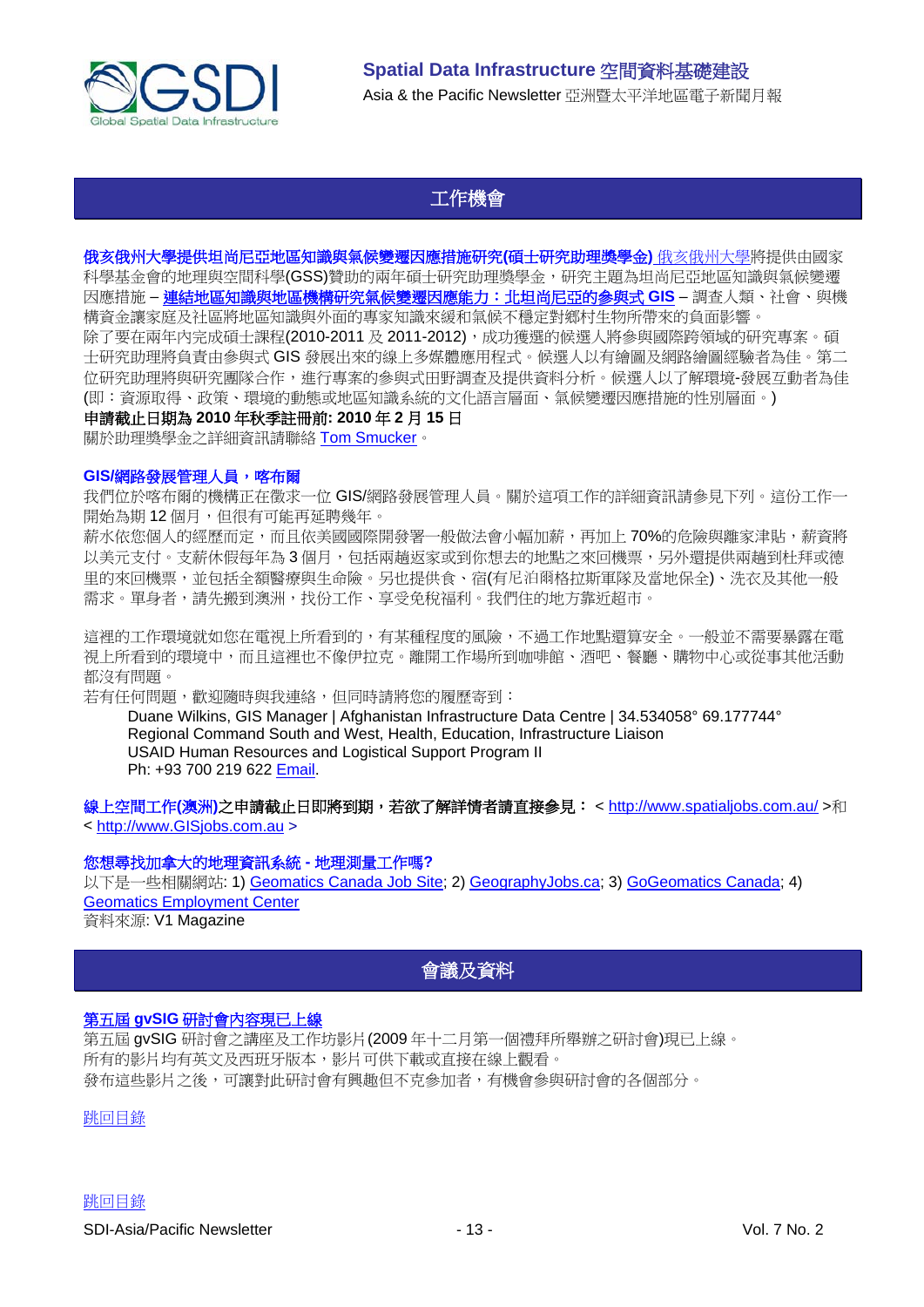

# 會議及活動

<span id="page-13-0"></span>如欲知道更多重要國際活動的近期詳情,請參見 GSDI 網站[上的近期會議清單。](http://gsdi.org/events/upcnf.asp)

### **2010 FIG** [正式會議前之議程](http://www.asmmag.com/news/fig-2010-pre-congress-program)

將於 2010 年 4 月 11-16 日於雪梨舉辦的 FIG 測量會議現在開放線上報名!當地測量員 John Brock 已整理好即將 在這兩天(4月 9-10日)的研討會中舉辦的歷史講座。相關的科技旅遊行程,包括搭船至歷史悠久的丹尼斯堡等已 安排妥當。

資料來源: Asia [Surveying and Mapping Magazine](http://www.asmmag.com/news/fig-2010-pre-congress-program)

#### 編輯部歡迎電子報訂閱讀者踴躍投稿會議及活動專欄

| 日期                       | 地點               | 活動                                                                                                                                                                                              |
|--------------------------|------------------|-------------------------------------------------------------------------------------------------------------------------------------------------------------------------------------------------|
| 2010年2月                  |                  |                                                                                                                                                                                                 |
| 2月2至4日                   | 杜林<br>義大利        | Gi4DM 2010 徵求研討會論文<br>2010 災害管理地理資訊國際研討會(Gi4DM 2010) 的承辦單位徵求以<br>下主題之論文:「應對緊急環境事件之遙感探測與地理資訊」。另外<br>也歡迎探討任何階段之危機管理的相關論文。                                                                         |
| 2月15至17日                 | 科晉<br>印度         | 遙感探測於漁業與農業上之社會應用研討會 (SAFARI)<br>SAFARI 正籌辦一場遙感探測與漁業之國際研討會。研討會內容廣涉<br>多項主題,包含:漁業之遙感探測應用;評量魚類健康、生長與族群<br>之生態系統指標;氣候變遷對漁業之潛在影響等其他主題。<br>摘要應以電子信件方式投遞,2009年10月15日停止收件。<br>本研討會提供固定額度之旅行支出補助給特定之與會者。 |
| 17-19 February<br>「最新」   | 華盛頓 DC<br>美國     | <b>ESRI Federal User Conference</b><br>美國華盛頓Walter E. Washington會議中心<br>主辦單位: ESRI<br>聯絡資料: 380 New York Street<br>Redlands, CA 92373<br>電話: 909-793-2853 x2421<br>Email                        |
| 21 - 25 February<br>「最新」 | 杜拜<br>阿拉伯聯合大公國   | GIS World 2010<br>主辦單位: IIR Middle East<br>聯絡資料: P.O Box 21743, Dubai<br>電話: 971 4 407 2526<br>傳真: 971 4 335 2438<br>Email                                                                      |
| 2010年3月                  |                  |                                                                                                                                                                                                 |
| 3月3至5日                   | 黃金海岸<br>澳洲       | <b>ESRI Asia Pacific User Conference and OZRI 2010</b><br>會議主題為:「地理資訊系統(GIS):開拓發展」。ERSI澳洲客<br>戶、ESRI用戶與來自亞太地區其他的經銷商皆歡迎來投遞與會議主<br>題相關之論文摘要,分享知識與經驗。本會議議程與澳洲 ERSI 國家<br>用戶研討會 - OZRI2010 聯合舉辦。    |
| 3月3-5日                   | 丹佛<br>美國科羅拉多州    | <b>International LiDAR Mapping Forum (ILMF10)</b><br>研討會議程(pdf)<br>詳細資訊請聯絡這裡                                                                                                                    |
| 3月22至24日                 | 阿布達比<br>阿拉伯聯合大公國 | <b>Map Middle East 2010</b><br>聯絡資訊<br>2010年中東地圖繪製                                                                                                                                              |
| 3月23至26日                 | 九州產業大學<br>日本福岡   | 第五屆地理分析、都市模型、空間統計國際工作坊<br>GEOG-AN-MOD 10 與 2010 計算科學及其應用國際研討會 (ICCSA<br>2010) 共同舉行。                                                                                                             |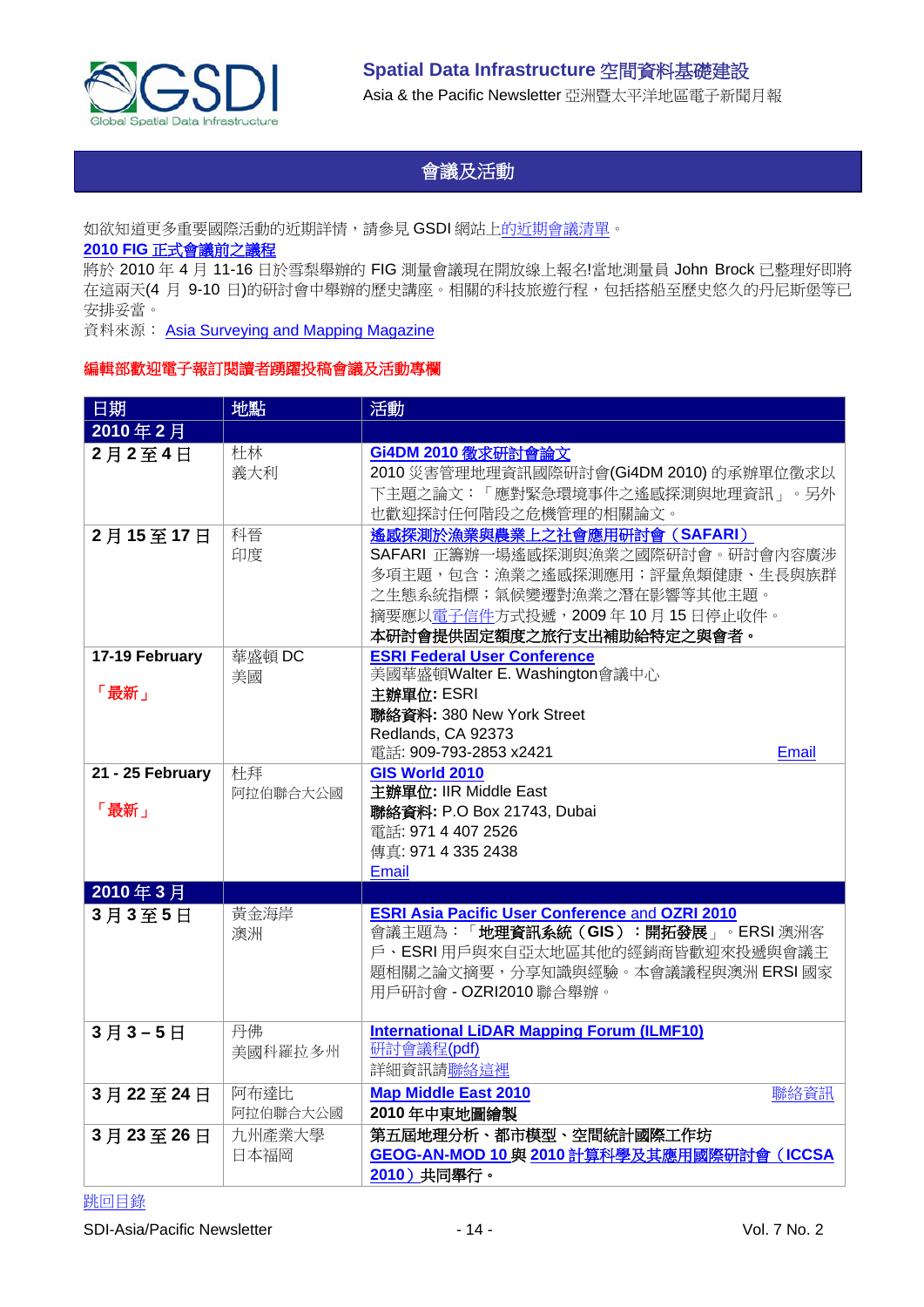

Asia & the Pacific Newsletter 亞洲暨太平洋地區電子新聞月報

|             |         | 重要日期                                                              |
|-------------|---------|-------------------------------------------------------------------|
|             |         |                                                                   |
|             |         | 2009年11月10日:完整論文投稿截止日                                             |
|             |         | 2009年12月7日:錄取通知                                                   |
|             |         | 2010年1月8日: 最終版論文 (Camera Ready Paper)截稿日                          |
|             |         | 2010年3月23-26日: 2010 計算科學及其應用國際研討會                                 |
|             |         | (ICCSA 2010)                                                      |
|             |         | 欲了解更多相關訊息或疑問,請以 E-mail 聯絡 Giuseppe Borruso                        |
|             |         | (University of Trieste, Italy 或 Beniamino Murgante (University of |
|             |         | Basilicata, Italy)                                                |
|             |         |                                                                   |
| 2010年4月     |         |                                                                   |
| 11-14 APRIL | 麥納瑪     | Geospatial Intelligence Middle East 2010 (2010 中東地理空間智            |
| 「最新」        | 巴林      | 慧)                                                                |
|             |         | Email                                                             |
| 4月11-16日    | 雪梨      | 國際測量師聯合會 (FIG) 2010年度大會                                           |
|             | 澳洲      | 聯絡方式                                                              |
|             |         | email                                                             |
|             |         | 摘要投稿截止日為 2009年9月22日                                               |
|             |         | 其他網址                                                              |
|             |         | FIG 2010 會前議程                                                     |
|             |         | 2010年4月11日至16日於雪梨舉行之國際測量師聯合會 (FIG)                                |
|             |         |                                                                   |
|             |         | 2010年度大會線上申請開放中。澳洲本土測量師 John Brock 於會前                            |
|             |         | 二日安排一場歷史研討會(4月9-10日)。亦有安排技術觀摩之                                    |
|             |         | 旅,行程包含搭乘渡船至歷史地標 Fort Denison 遺址。                                  |
| 4月12至13日    | 墨爾本     | 沿岸地區及氣候變遷國際研討會(The International Symposium on                     |
|             | 澳洲      | Coastal Zones and Climate Change (ISCZ))將於 2010年4月12              |
|             |         | 日至 13 日於澳洲 Monash University 舉行。到 2025年全球將有                       |
|             |         | 75%的人口居住在沿岸地區。然而,沿岸地區面臨嚴重的社會與經濟                                   |
|             |         | 及環境問題,而海平線上升只是其中一個原因而已。這次的研討會將                                    |
|             |         |                                                                   |
|             |         | 由亞太網絡之全球變遷研究(Asia Pacific Network for Global Change               |
|             |         | Research)贊助。                                                      |
|             |         | 聯絡 - 註冊資訊                                                         |
|             |         | Email: Irene. Thavarajah@adm. monash.edu.au                       |
|             |         | 聯絡 – 詳細資訊                                                         |
|             |         | Email: Charlotte.Fisher@sci.monash.edu.au                         |
| 4月13-15日    | 多倫多     | GeoTec 2010 - 增加生產力、潛能及利益(Increasing Productivty,                 |
|             | 安大略省    | <b>Potential and Profits)</b>                                     |
|             |         | 徵求簡報 - 2010 GeoTec Event                                          |
|             |         | 延長截止日期! - 截止日期為 2009年12月7日                                        |
|             |         | 請聯絡 Kathleen Hastings.                                            |
| 4月14至16日    | 札黑丹     | 第四屆伊斯蘭世界地理師國際大會 (ICIWG2010)                                       |
|             | 伊朗      | 摘要投稿已截止                                                           |
|             |         | 本大會提供機會讓伊朗學者與來自世界各地的學者進行思想交流並在                                    |
|             |         | 提出伊斯蘭世界所面臨之障礙的解決方案之同時,致力達成永續發                                     |
|             |         |                                                                   |
|             |         | 展。資訊科技發展日新月異,特別是在資訊管理及地理資訊方面:地                                    |
|             |         | 理信息系統(GIS)與遙感探測(RS),這些對於地理學研究社群                                   |
|             |         | 相當重要。                                                             |
|             |         | 聯絡方式                                                              |
| 4月25至29日    | 鳳凰城     | <b>2010 GITA</b>                                                  |
|             | 美國亞利桑那州 | Email                                                             |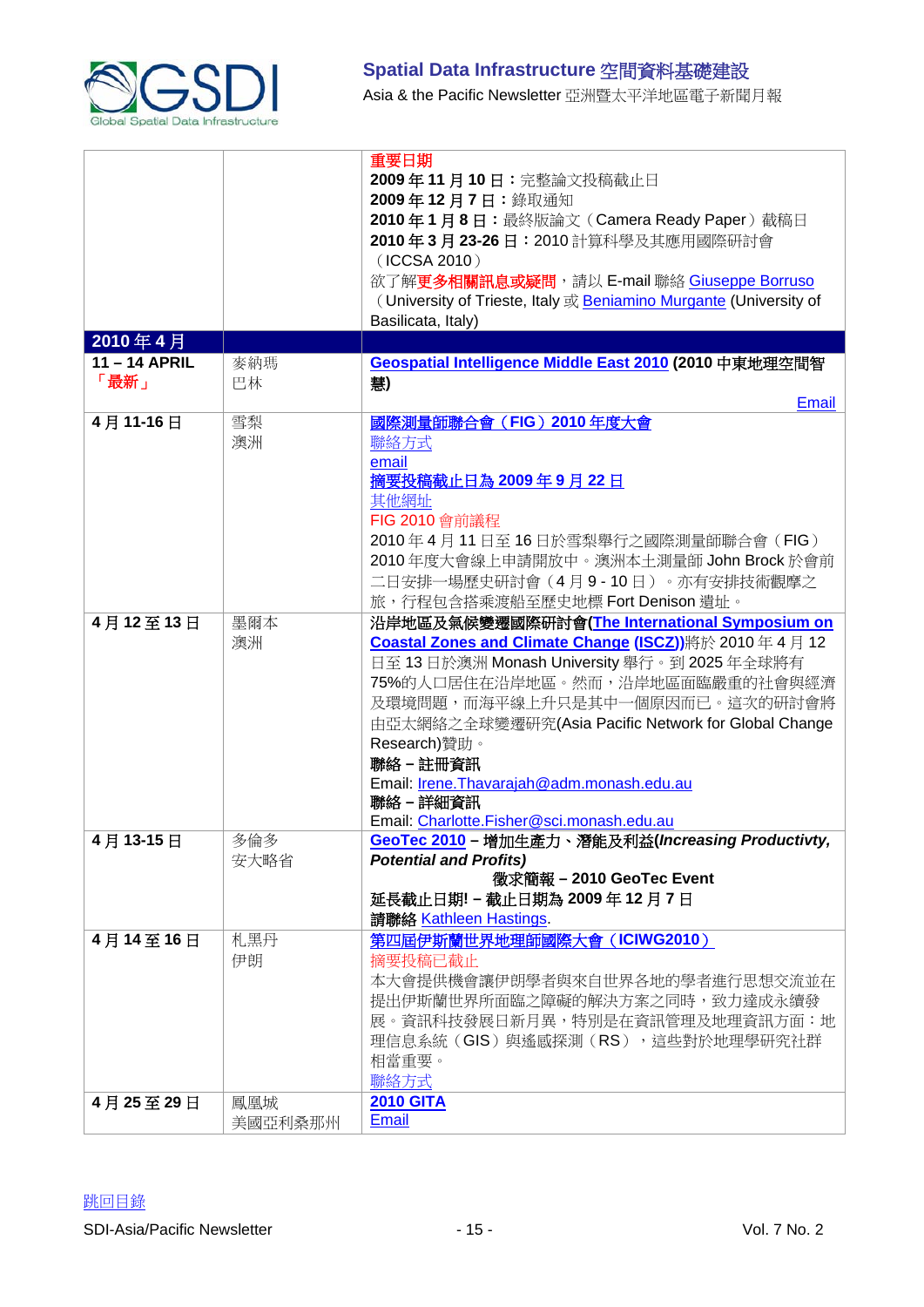

Asia & the Pacific Newsletter 亞洲暨太平洋地區電子新聞月報

| 4月26-28日              | 胡拜爾<br>沙烏地 阿拉伯   | 第五屆國家 GIS 研討會暨展覽(The Fifth National GIS Symposium<br>and Exhibition)<br>此研討會將包含最新科技展、大會、專題講座及技術講座,為所有地<br>理空間領域的參與者(學者、研究人員、學生及產業)提供一個分享及<br>討論各主題的平台,像是空間科技合作及經驗等。詳細資訊請參見研<br>討會官方網站。                                                                                                                                         |
|-----------------------|------------------|--------------------------------------------------------------------------------------------------------------------------------------------------------------------------------------------------------------------------------------------------------------------------------------------------------------------------------|
| 4月26至28日              | 新加坡              | <b>Spatially Enabled Government Asia - Singapore - 2010</b><br>亞洲空間化政府大會將著重於資料管理與資料分享的策略。<br><b>Email</b>                                                                                                                                                                                                                      |
| 4月26至29日              | 仙台<br>日本         | PICES Symposium 為一「探討氣候變遷對魚類及漁業之影響:預<br>測影響、估計生態系統之回應與評量管理策略」之國際研討會。<br>摘要投稿截止日: 2009年11月30日<br>補助申請截止日: 2010年1月15日                                                                                                                                                                                                            |
| 26 - 30 April<br>「最新」 | 聖地牙哥<br>加州<br>美國 | <b>ASPRS 2010 Annual Conference</b><br>主辦單位: 美國攝影測量暨遙感探測學會(American Society for<br>Photogrammetry & Remote Sensing)<br>聯絡資料: 5410 Grosvenor Lane<br>Suite 210<br>Bethesda, MD 20814<br>Phone: 301 493 0290 x106<br>Fax: 301 493 0208<br>Email                                                                                  |
| 4月28至29日              | 吉隆坡<br>馬來西亞      | 第六屆國際遙感探測暨地理資訊系統研討暨展示會 (MRSS 2010)<br>由馬來西亞遙感探測學會 (MRSS) 與 Putra Malaysia 大學共同舉<br>辦。會議日期為 2010年4月 28、29日,於吉隆坡布城世貿中心<br>(PWTC) 舉行。MRSS 公開徵求研討會論文投稿。論文摘要需於<br>2010年1月10日前提交。<br>聯絡方式: E-mail (聯絡人: Ms Nuraini Bt Abdul Thalib)                                                                                                  |
| 日期未定                  | 台北               | 2010年亞洲地理資訊系統會議<br>詳細資訊待公布                                                                                                                                                                                                                                                                                                     |
| 2010年5月               |                  |                                                                                                                                                                                                                                                                                                                                |
| 5月17-21日              | 芝加哥<br>美國        | 2010 合作技術與系統國際研討會(The 2010 International<br><b>Symposium on Collaborative Technologies and Systems, CTS</b><br>2010)<br>聯絡方式 請連繫研討會之協辦主席:<br><b>Bill McQuay 或 Waleed W. Smari</b><br><b>Workshop on Sensor Web Enablement 2010 (SWE2010)</b><br>此為 2010 合作技術與系統國際研討會(CTS 2010)的一部分<br>摘要截止日期: 2009年12月18日<br>論文截止日期: 2010年1月8日 |
| 5月20-21日              | 台北               | 錄取通知日期: 2010年2月7日<br>註冊及完整論文截止日期: 2010年3月1日<br>請注意:工作坊論文截止日期與 CTS 2010 主研討會的日期不同。<br>7th Taipei International Digital Earth Symposium (TIDES) 2010                                                                                                                                                                             |
|                       | 台灣               | 摘要截止日期: 2009年12月31日<br>今年的主題為:「數位地球新生代-協助邁向綠地球」(Digital Earth<br>for the New Generation Towards a Green Earth), 其主題為地球科<br>技及科技、及環境變遷與策略等相關領域。主要希望透過這些討論提<br>升新一代的數位地球教育並吸引更多年輕人參與數位地球研究,協助<br>聯絡資訊<br>我們與地球關係的平衡。                                                                                                             |
| 5月26至28日              | 香港               | 第十四屆空間資料數據處理國際研討會承辦單位正在徵求與「地理空<br>間資訊科學之理論、模型與概念」主題相關之論文摘要。本研討會將                                                                                                                                                                                                                                                               |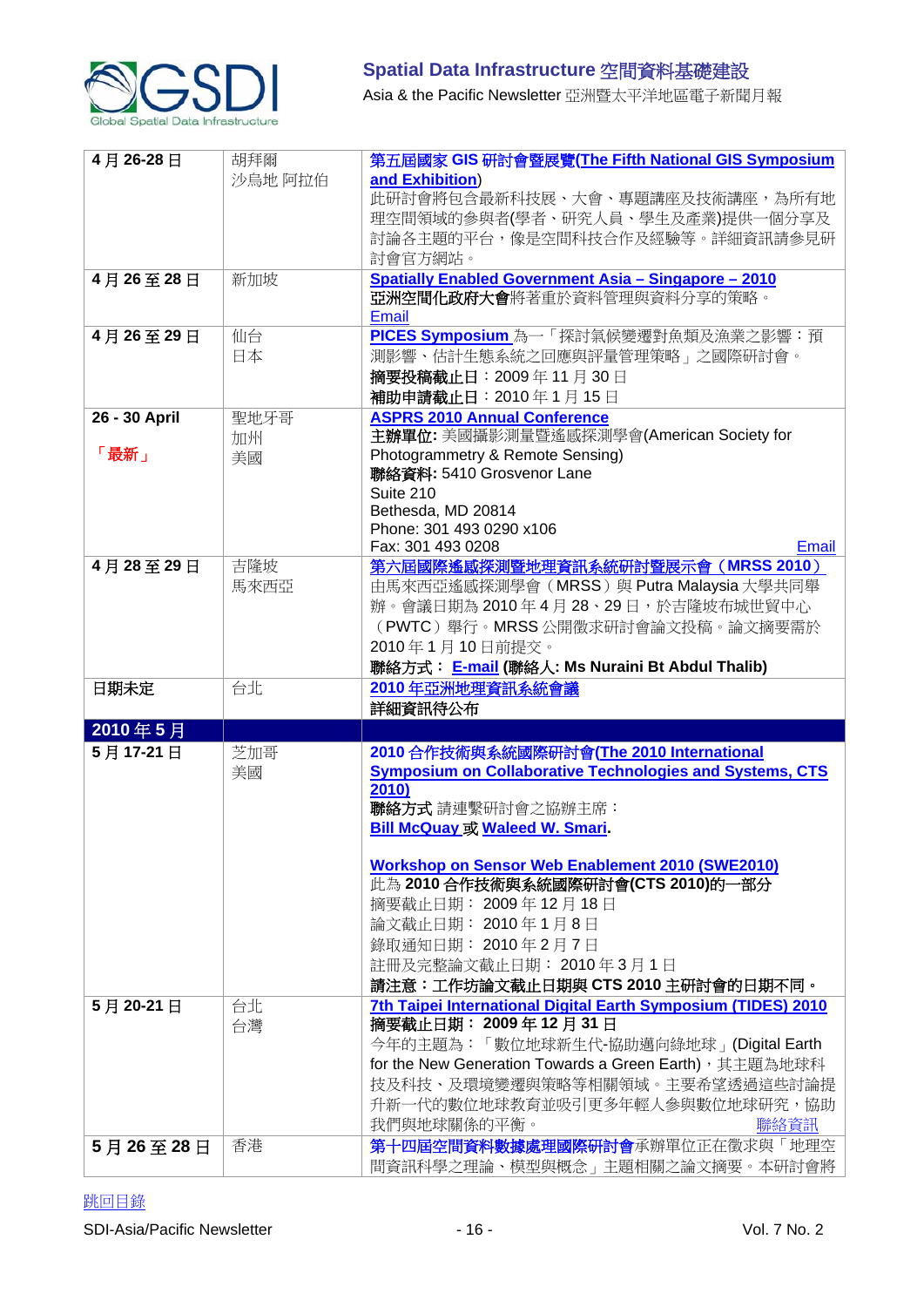

Asia & the Pacific Newsletter 亞洲暨太平洋地區電子新聞月報

|                         |                             | 探討數位製圖、供社會科學使用之數據資料模型和互通性等主題。摘<br>要投稿截止日為8月31日。傳單 PDF 檔可於此處下載:國際研討<br>會公告(International Symposium Announcement)。                                                                                                                                                                                           |
|-------------------------|-----------------------------|------------------------------------------------------------------------------------------------------------------------------------------------------------------------------------------------------------------------------------------------------------------------------------------------------------|
| 5月27-28日                | 克<br>比<br>斯<br>凱<br>吉爾吉斯共和國 | <b>Fourth Central Asia GIS Conference (GISCA 2010)</b><br>水資源:生命、風險、危機、能源及土地使用(Water: Life,<br><b>Risk, Energy and Landuse)</b><br>電話:+996 (312) 545602<br>聯絡人: Dr. Akylbek Chymyrov                                                                                                                       |
| 2010年6月                 |                             |                                                                                                                                                                                                                                                                                                            |
| $2 - June$<br>「最新」      | 新德里<br>印度                   | 亞洲地理情報(GeoIntelligence Asia)<br>防禦安全之地理空間科技研討會及展覽                                                                                                                                                                                                                                                          |
| 6月9至11日                 | 華盛頓<br>美國                   | 第一次國際地理空間電腦研討會(International Conference on<br><b>Computing for Geospatial) (Com.GEO 2010)</b><br>重要截止日期<br>完整及短篇文章: 2010年2月19日<br>課程提案: 2010年2月19日<br>技術講座摘要: 2010年3月22日<br>邀請講座提案: 2009年1月25日<br>工作坊提案: 2009年1月25日                                                                                        |
| 6月9至11日                 | 諾汀漢<br>英國                   | 英國製圖學會 2010年度研討會:「與地圖對話」<br>投稿截止日為2010年1月8日星期五。投稿成功者將於1月22日<br>星期五前接到通知。提出之題目與 300 字内之摘要需傳送至 Mr P<br>Jones, Chair of Programme Committee, Defence Geographic<br>Centre, Hotine 141, Elmwood Avenue, Feltham, Middx, TW13<br>7AH 。                                                                          |
| 18-20 June 2010<br>「最新」 | 北京<br>中國                    | 18th International Conference on Geoinformatics 第十八屆國際<br>地理信息研討會(Geoinformatics 2010)<br>研討會主題為"GIScience in Change"(改變中的 GIS 科學)。<br>微求論文:摘要截止日期: 010年1月30日<br>CPGIS 將舉辦學生論文競賽。最佳論文將獲頒 CPGIS<br>GeoInformatics' 2010 最佳學生論文獎並獲得獎狀與獎金, 並將有機<br>會將修改過的論文發表於專業期刊中。<br>研討會會前工作坊:都會街道網絡地形分析以便更深入了解人類移動<br>模式。 |
| 21-22 June<br>「最新」      | 諾汀漢<br>英國                   | <b>The OSGIS Conference (Open Source GIS UK Conference)</b><br>這次研討會的重點為第一天的 gvSIG Day。其主要活動為6月21日<br>為期八小時的研討會, 將深入探討 gvSIG Desktop 及 gvSIG<br>Mobile •<br>具體資訊請依照 gvSIG Day 會議宗旨,事先透過網站表格[4]與<br>gvSIG Association 聯絡。                                                                                   |
| 6月21至24日                | 日惹<br>印尼                    | 第九屆開發中國家地理資訊系統會議 (9th GISDECO<br>Conference)<br>主題:遙感探測與地理資訊系統於災害管理之應用<br>摘要投稿截止日: 2010年1月15日<br>會議宗旨為鼓勵地理空間資訊在災害及風險管理上之運用,以及作為<br>空間計畫與區域發展的基礎。<br>聯絡人: Dr. Richard Sliuzas, ITC<br>其他行政事務請聯絡: Dr. Projo Danoedoro, PUSPICS Faculty of<br>Geography, Gadjah Mada University,                              |
| 28-30 June<br>「最新」      | 倫敦                          | <b>International Conference on Information Society (i-Society</b><br>2010)信息社會國際研討會<br>技術共同贊助單位: IEEE UK/RI Computer Chapter                                                                                                                                                                               |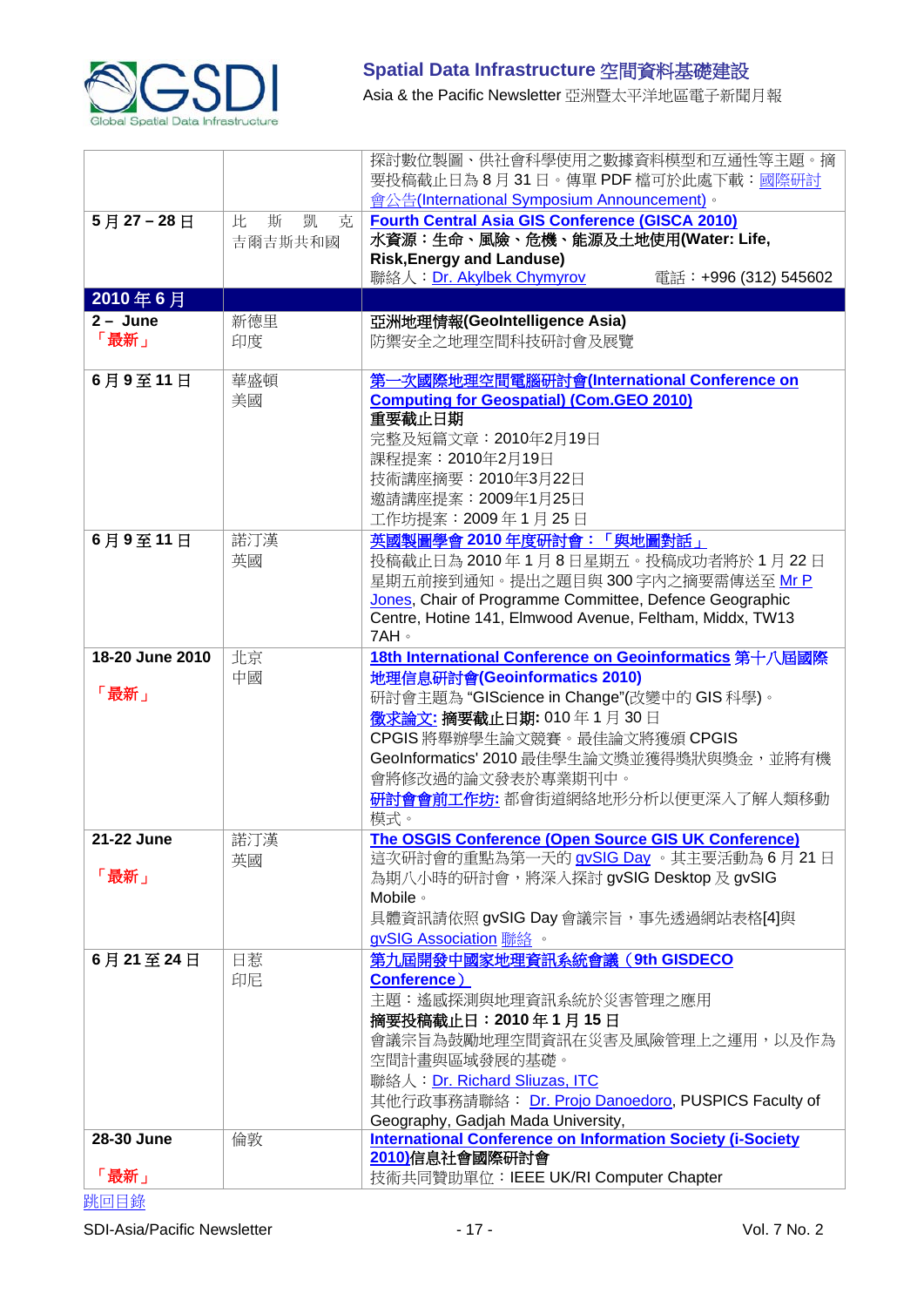

| 2010年7月                |             |                                                                                                                                                                                                                                                                                                                        |
|------------------------|-------------|------------------------------------------------------------------------------------------------------------------------------------------------------------------------------------------------------------------------------------------------------------------------------------------------------------------------|
| 7月5-7日                 | 維也納         | 國際攝影測量與遙感學會一百年:徵求論文<br>國際攝影測量與遙感學會(ISPRS)研討會(2010年7月5-7日於維<br>也納)承辦單位現正徵求主題「國際攝影測量與遙感學會一百年推進<br>遙感探測科技」相關論文。特別徵求深度分析探討遙感探測領域的論<br>文。完整論文報告截止日期為 2009年11月28日,摘要截止日期為<br>2010年2月28日。                                                                                                                                     |
| 7月6至9日                 | 薩爾斯堡<br>奧地利 | GI Forum 2010<br>2010 地理資訊論壇承辦單位徵求研討會論文投稿,會議將於 7 月 6-<br>9日舉行。會議主題為空間評估與脆弱性分析。工作坊將於會議前一<br>日,及7月6日舉行。<br>email<br>重要日期<br>供發表於會議論文集及口頭發表之完整論文: 2010年2月1日<br>討論時間用之延伸摘要:2月1日<br>海報發表用之延伸摘要:6月7日<br>工作坊發表: 2月19日<br>報名日期<br>提早報名: 至2010年5月28日止<br>線上報名:至6月25日止<br>現場報名於7月6日起<br>地理資訊論壇通行證可供AGIT Symposium以及AGIT Expo入場用。 |
| 7月12至16日               | 聖地牙哥        | 第三十屆 ESRI 用戶年度會議<br>徵求論文與發表<br>摘要截止日延長至11月6日<br>ESRI 邀請所有使用者在 2010年 ESRI 國際用戶會議(ESRI UC)上分<br>享他們使用地理資訊系統的經驗與故事。                                                                                                                                                                                                       |
| $26 - 28$ July<br>「最新」 | 吉隆坡<br>馬來西亞 | <b>MapAsia 2010</b><br>Email                                                                                                                                                                                                                                                                                           |
| 2010年9月                |             |                                                                                                                                                                                                                                                                                                                        |
| 9月1至3日                 | 巴黎          | <b>PCV2010</b><br>PCV2010 將於明年舉行。這是一項由國際攝影測量與遙感學會<br>(ISPRS)選定之會議, 討論範圍涵蓋電腦視覺與影像分析用於處理<br>地理資料數據的各個層面。PCV 著重從衛星、航空器或從巷道層級<br>採集系統所得到的影像處理及三維點雲資料。<br>重要日期:<br>2010年3月1日:同儕評閱論文截止日<br>2010年4月1日:非同儕評閱論文摘要截止日<br>8月31日為教材日。會議日期為2010年9月1至3日<br>網站                                                                        |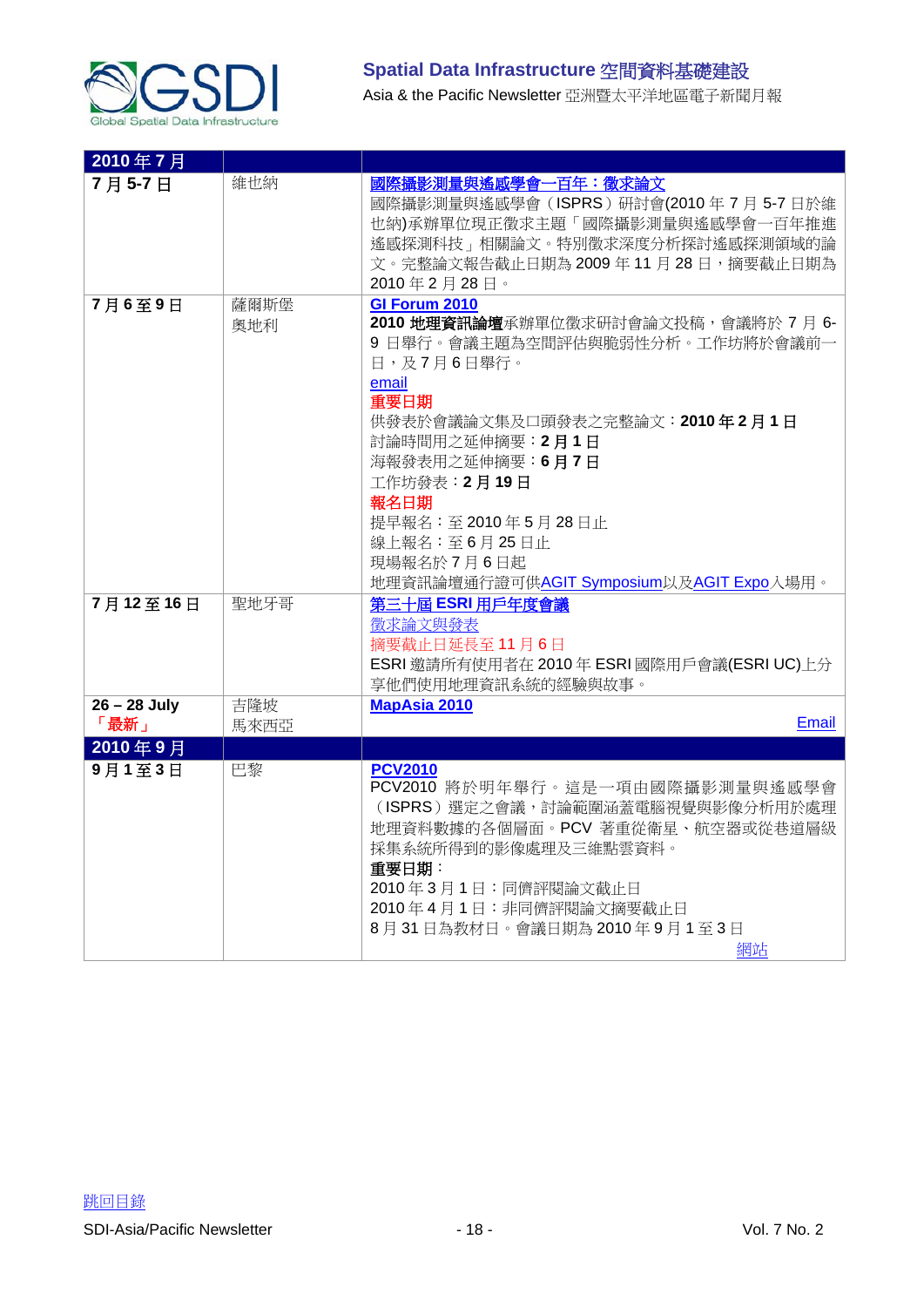

Asia & the Pacific Newsletter 亞洲暨太平洋地區電子新聞月報

| 6-9 September<br>「最新」              | 巴塞隆納<br>西班牙   | <b>FOSS4G 2010</b><br>2010年2月1日,開始徵求摘要<br>2010年2月16日,工作坊/講座受理通知<br>2010年2月22日,開放參加工作坊/講座<br>2010年5月1日, 摘要投稿截止<br>2010年6月1日,通知講座主講者受理辦理<br>2010年6月15日,作者/提早註冊截止<br>2010年8月公布完整研討會議程<br>2010年9月6-7日, FOSS4G工作坊<br>2010年9月7-9日, FOSS4G簡報及講座<br>2010年9月10日, FOSS4G Code Sprint<br>其他詳細資訊請聯絡研討會主席(Lorenzo Becchi)                                                                                        |
|------------------------------------|---------------|-----------------------------------------------------------------------------------------------------------------------------------------------------------------------------------------------------------------------------------------------------------------------------------------------------------------------------------------------------------------------------------------------------|
| 22-6 September<br>「最新」             | 富山<br>日本      | Asia-Pacific Radio Science Conference 2010 (AP-RASC10)<br>聯絡人                                                                                                                                                                                                                                                                                                                                       |
| 2010年10月                           |               |                                                                                                                                                                                                                                                                                                                                                                                                     |
| 10月18至22日<br>「更新」                  | 新加坡           | 第十二屆全球空間資料基礎建設協會世界會議 (GSDI 12 World<br>Conference)-實現空間化社會<br>與第十六屆亞太地區地理信息係統基礎設施常設委員會年度會議聯合<br>舉辦。<br>徵求論文<br>摘要截止日期: 2010年4月1日<br>專章截止日期: 2010年3月15日                                                                                                                                                                                                                                              |
| 2010年11月                           |               |                                                                                                                                                                                                                                                                                                                                                                                                     |
| 31 October -<br>3 November<br>「最新」 | 丹佛<br>美國科羅拉多州 | US - GSA Annual Meeting (美國 GSA 年度大會)                                                                                                                                                                                                                                                                                                                                                               |
| 11月8-11日                           | 倫敦            | 第五屆國際網際網路技術及安全交易學術研討會(The 5th<br><b>International Conference for Internet Technology and</b><br><b>Secured Transactions, ICITST-2010)</b><br>技術贊助單位: IEEE UK/RI Communications Chapter, 聯絡資料<br>重要日期:<br>完整論文: 2010年5月31日?<br>延伸摘要(Work in Progress): 2010年4月1日<br>工作坊及講座提案: 2010年4月30日?<br>工作坊及講座提案錄取通知: 2010年3月15日<br>產業簡報提案: 2010年4月30日<br>提早註冊截止日期: 2010年1月1-7月31日<br>晚報名截止日期: 2010年7月31日-11月8日 |
| 2010年12月                           |               |                                                                                                                                                                                                                                                                                                                                                                                                     |
| 22 December                        | 京都<br>日本      | Japan - Topic Maps Japan 2010 (日本-2010日本主題地圖)<br>日本熱衷於主題地圖的人士將聚集在此研討會,發表最新的個案研                                                                                                                                                                                                                                                                                                                      |

## [跳回目錄](#page-0-0)

[跳回目錄](#page-0-0)

訂閱 SDI-AP 請於<u>線上</u>申請。聯絡編輯群請以 [email](mailto:sdi-ap@gsdi.org) 方式聯絡。 全球空間資料基礎建設協會([Global Spatial Data Infrastructure Association](http://www.gsdi.org/)) 請在討論本期電子報內容項目往來之信件中載明 SDI-AP 為您的訊息來源。